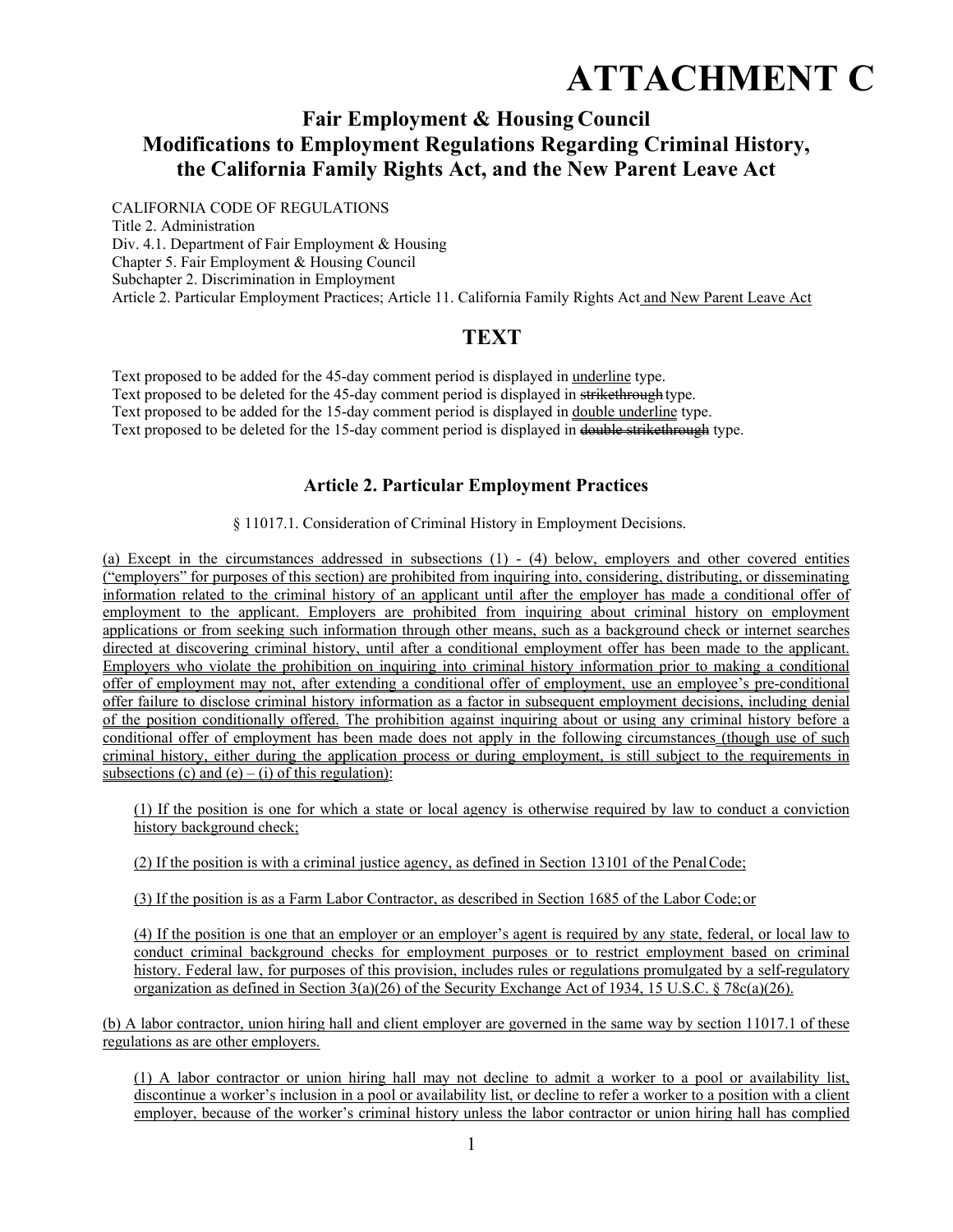with the procedures and requirements outlined in section 11017.1 of these regulations. To the extent labor contractors or union hiring halls place applicants in to a pool of workers from which individuals may be assigned to a variety of positions, the labor contractors or union hiring halls must still comply with the requirements of section 11017.1, including the individualized assessment of whether any criminal history being considered has a direct and adverse relationship with the specific duties of the jobs for which the applicant may be assigned from the pool or hall.

(2) If a labor contractor or union hiring hall re-conducts inquiries into criminal history to maintain the eligibility of workers admitted to a pool or availability list, then it must comply with the procedures and requirements outlined in section 11017.1 of these regulations. When re-conducting an inquiry, labor contractors or union hiring halls cannot satisfy the requirements of subsection (c) if they disqualify a worker from retention in a pool based on conviction history that was already considered and deemed not disqualifying for entry into the pool in the first place unless the decision is based on new material developments such as changes to job duties, legal requirements or experience or data regarding the particular convictions involved.

(3) A client employer may inquire into or consider the conviction history of a worker supplied by a labor contractor or union hiring hall only after extending a conditional offer of employment to the worker and when following the procedures described in subsections (a) through (ed), unless the specific position is exempted pursuant to subsection (a)(1) – (4). A client employer violates this section by instructing labor contractors or union hiring halls to refer only workers without conviction records, unless exempted by subsection (a)(1) – (4).

(4) For purposes of section 11017.1 of these regulations only:

(A) "Applicant" includes, in addition to the individuals within the scope of the general definition in section 11008(a) of these regulations, individuals who have been conditionally offered employment, even if they have commenced employment during the period of time the employer undertakes a post-conditional offer review and consideration of criminal history. An employer cannot evade the requirements of Government Code section 12952 or this regulation by having an individual lose their status as an "applicant" by working before undertaking a postconditional offer review of the individual's criminal history.

(AB) "Employer" includes a labor contractor and a client employer.

(BC) "Client employer" means a business entity, regardless of its form, that selects workers from a pool or availability list, or obtains or is provided workers to perform labor within its usual course of business from a labor contractor.

(CD) "Labor contractor" means an individual or entity, either with or without a contract, which supplies a client employer with, or maintains a pool or availability list of, workers to perform labor within the client employer's usual course of business. This definition is not intended to include Farm Labor Contractors.

(DE) "Hiring hall" means an agency or office operated by a union, by an employer and union, or by a state or local employment service, to provide and place employees for specific jobs.

(EE) "Pool or availability list" means applicants or employees admitted in to entry in the hiring hall or other hiring pool utilized by one or more employers and/or provided by a labor contractor for use by prospective employers.

(c) Consideration of Criminal History after a Conditional Offer of Employment Has Been Made. Employers in California are prohibited from inquiring into, considering, distributing, or disseminating information regarding the following types of criminal history both after a conditional offer has been made and in any other subsequent employment decisions such as decisions regarding promotion, training, discipline, lay-off, and termination:

Introduction. Employers and other covered entities ("employers" for purposes of this section) in California are explicitly prohibited under other state laws from utilizing certain enumerated criminal records and information (hereinafter "criminal history") in hiring, promotion, training, discipline, lay-off, termination, and other employment decisions as outlined in subsection (b) below. Employers are prohibited under the Act from utilizing other forms of criminal history in employment decisions if doing so would have an adverse impact on individuals on a basis enumerated in the Act that the employer cannot prove is job-related and consistent with business necessity or if the employee or applicant has demonstrated a less discriminatory alternative means of achieving the specific business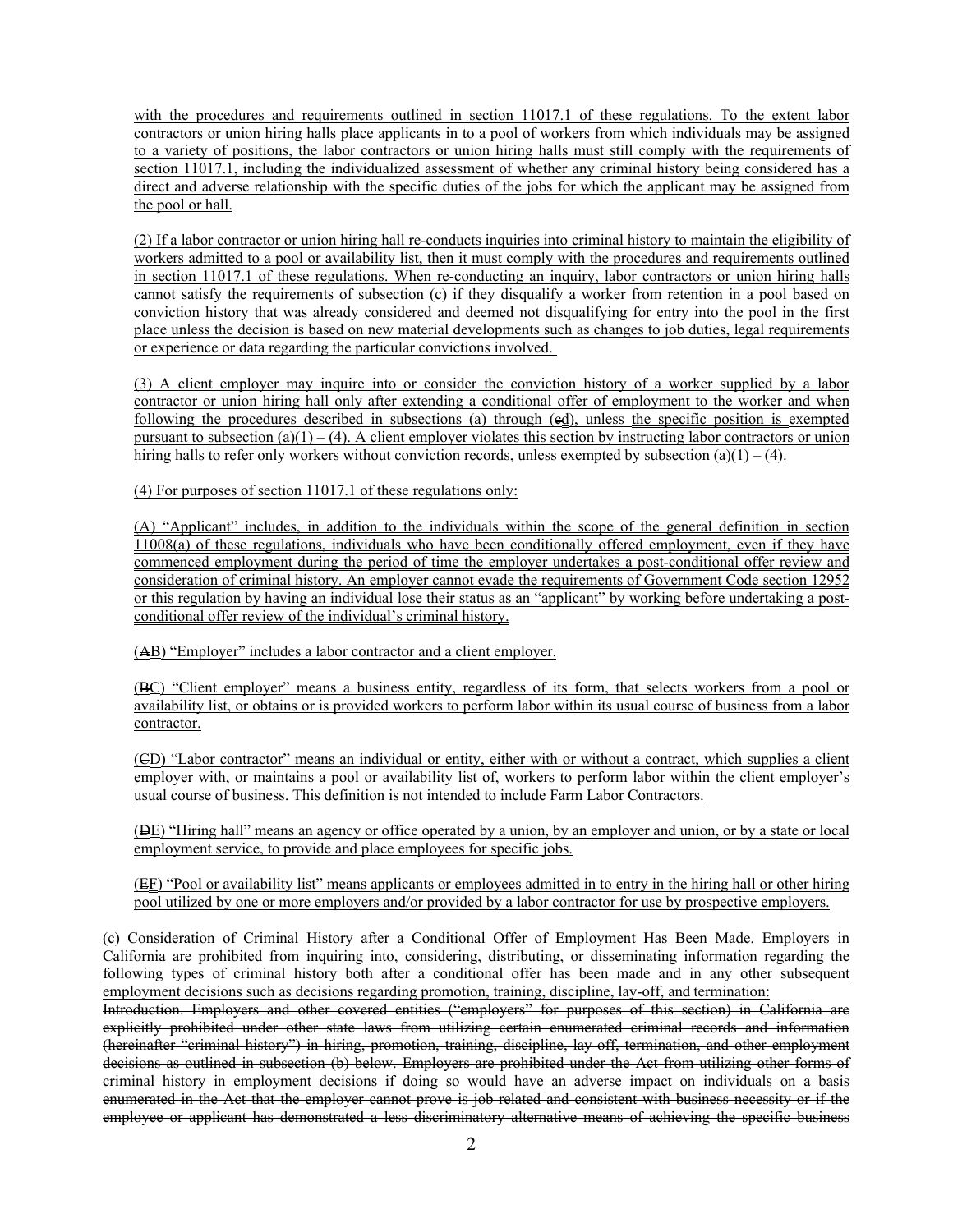necessity as effectively.

(b)Criminal History Information Employers Are Prohibited from Seeking or Considering, Irrespective of Adverse Impact. Except if otherwise specifically permitted by law, employers are prohibited from considering the following types of criminal history, or seeking such history from the employee, applicant or a third party, when making employment decisions such as hiring, promotion, training, discipline, lay-off and termination:

(1) An arrest or detention that did not result in conviction (Labor Code section 432.7 (see limited exceptions in subsections (a)(1) for an arrest for which the employee or applicant is out on bail or on his or her own recognizance pending trial and (f)(1) for specified positions at health facilities); Government Code section 12952 (for hiring decisions));

(2) Referral to or participation in a pretrial or post-trial diversion program (Labor Code section 432.7 and Government Code section 12952I<del>d.</del>);

(A) While employers are prohibited from considering referral to or participation in a pretrial or post-trial diversion program, it is permissible to consider these programs as evidence of rehabilitation or mitigating circumstances after a conditional offer has been made if offered by the applicant as evidence of rehabilitation or mitigating circumstances.

(B) While employers are prohibited from considering referral to or participation in a pretrial or post-trial diversion program, until a pretrial or post-trial diversion program is completed and the underlying pending charges or conviction dismissed, sealed or eradicated, employers may still consider the conviction or pending charges themselves after a conditional offer is made.

(3) A conviction that has been judicially dismissed or ordered sealed, expunged or statutorily eradicated pursuant to law (e.g., juvenile offense records sealed pursuant to Welfare and Institutions Code section 389 and Penal Code sections 851.7 or 1203.45) or any conviction for which the person has received a full pardon or has been issued a certificate of rehabilitation (Id.);

(4) An arrest, detention, processing, diversion, supervision, adjudication, or court disposition that occurred while a person was subject to the process and jurisdiction of juvenile court law (Id.Labor Code section 432.7); and

(5) A non-felony conviction for possession of marijuana that is two or more years old (Labor Code section 432.8).

(6) In addition to the limitations provided in subdivisions (1)-(5), employers that obtain investigative consumer reports such as background checks are also subject to the requirements of the Fair Credit Reporting Act (15 U.S.C. § 1681 et seq.) and the California Investigative Consumer Reporting Agencies Act (Civil Code section 1786 et seq.).

(7) Employers may also be subject to local laws or city ordinances that provide additional limitations.

(d) Requirements if an Employer Intends to Deny an Applicant the Employment Conditionally Offered Because of the Applicant's Conviction History.

(1) If an employer intends to deny an applicant the employment position they were conditionally offered based solely or in part on the applicant's conviction history, the employer must first make an individualized assessment of whether the applicant's conviction history has a direct and adverse relationship with the specific duties of the job that justify denying the applicant the position. The standard for determining what constitutes a direct and adverse relationship that justifies denying the applicant the position is the same standard described in subdivision (g) of this section that is used to determine whether the criminal conviction history is job-related and consistent with business necessity. The individualized assessment needs to include, at a minimum, consideration of the following factors:

(A) The nature and gravity of the offense or conduct;

(B) The time that has passed since the offense or conduct and/or completion of the sentence; and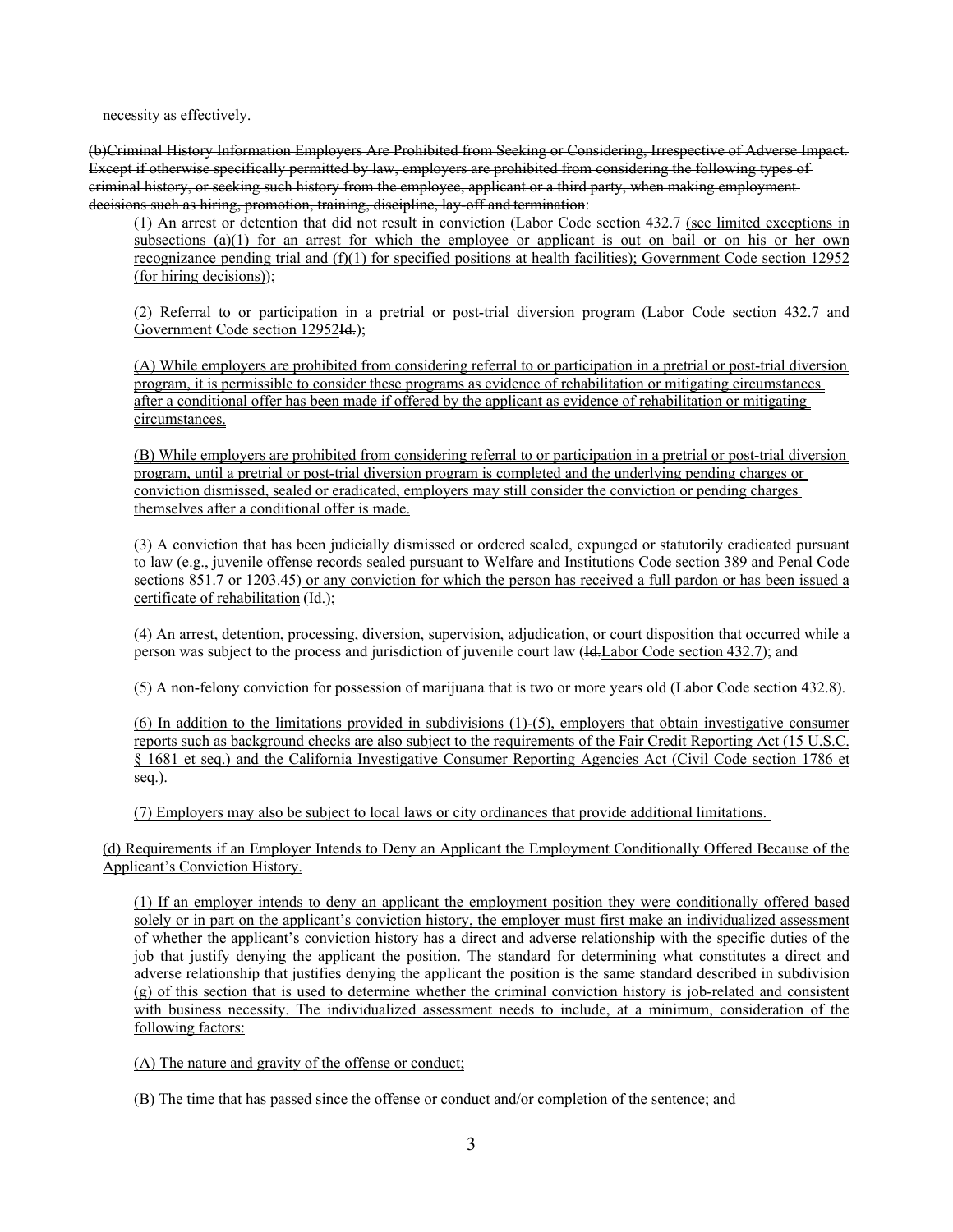(C) The nature of the job held or sought.

(2) If, after conducting an individualized assessment, the employer makes a preliminary decision that the applicant's conviction history disqualifies the applicant from the employment conditionally offered, the employer shall notify the applicant of the preliminary decision in writing. The written notice to the applicant may, but is not required to, justify or explain the employer's reasoning for making the decision. However, the notice to the applicant must include all of the following:

(A) Notice of the disqualifying conviction or convictions that are the basis for the preliminary decision to rescind the offer;

(B) A copy of the conviction history report utilized or relied on by the employer, if any (such reports include, but are not limited to: consumer reports; credit reports, public records, results of internet searches, news articles or any other writing containing information related to the conviction history that was utilized or relied upon by the employer); and

(C) An explanation of the applicant's right to respond to the notice before the preliminary decision rescinding the offer of employment becomes final and the deadline by which to respond (which can be no less than five business days from the date of receipt of the notice). If notice is transmitted through a format that does not provide a confirmation of receipt, such as a written notice mailed by an employer without tracking delivery enabled, the notice shall be deemed received five calendar days after the mailing is deposited for delivery for California addresses, ten calendar days after the mailing for addresses outside of California, and twenty calendar days after mailing for addresses outside of the United States. The explanation shall inform the applicant that the response may include submission of evidence challenging either the factual accuracy of the conviction history report, and/or evidence of rehabilitation or mitigating circumstances, or both. The types of evidence that may demonstrate rehabilitation or mitigating circumstances may include, but is not limited to: the length and consistency of employment history before and after the offense or conduct; the facts or circumstances surrounding the offense or conduct; whether the individual is bonded under a federal, state or local bonding program; successful completion, or compliance with the terms and conditions, of probation or parole; and rehabilitation efforts such as education or training. If, within five business days of receipt of the notice (or any later deadline set by the employer), the applicant notifies the employer in writing that the applicant disputes the factual accuracy of the conviction history being relied upon and that the applicant is taking specific steps to obtain evidence supporting the applicant's assertion, then the applicant shall be permitted no less than five additional business days to respond to the notice before the employer's decision to rescind the employment offer becomes final.

(3) The employer shall consider any information submitted by the applicant before making a final decision regarding whether or not to rescind the conditional offer of employment. If the employer makes a final decision to rescind the conditional offer and deny an application based solely or in part on the applicant's conviction history, the employer shall notify the applicant in a writing that includes the following:

(A) The final denial or disqualification decision reached. The employer may also include, but is not required to include, the justification or an explanation of the employer's reasoning for reaching the decision that it did;

(B) Any procedure the employer has for the applicant to challenge the decision or request reconsideration; and

(C) The right to contest the decision by filing a complaint with the Department of Fair Employment and Housing.

(e) Disparate Treatment. The Act also prohibits employers from treating applicants or employees differently in the course of considering criminal conviction history, or any evidence of rehabilitation or mitigating circumstances, if the disparate treatment is substantially motivated by a basis enumerated in the Act. (c) Additional Criminal History Limitations, Irrespective of Adverse Impact.

(1) State or local agency employers are prohibited from asking applicants for employment to disclose information concerning their conviction history, including on an employment application, until the employer has determined that the applicant meets the minimum employment qualifications as stated in the notice for the position (Labor Code section 432.9).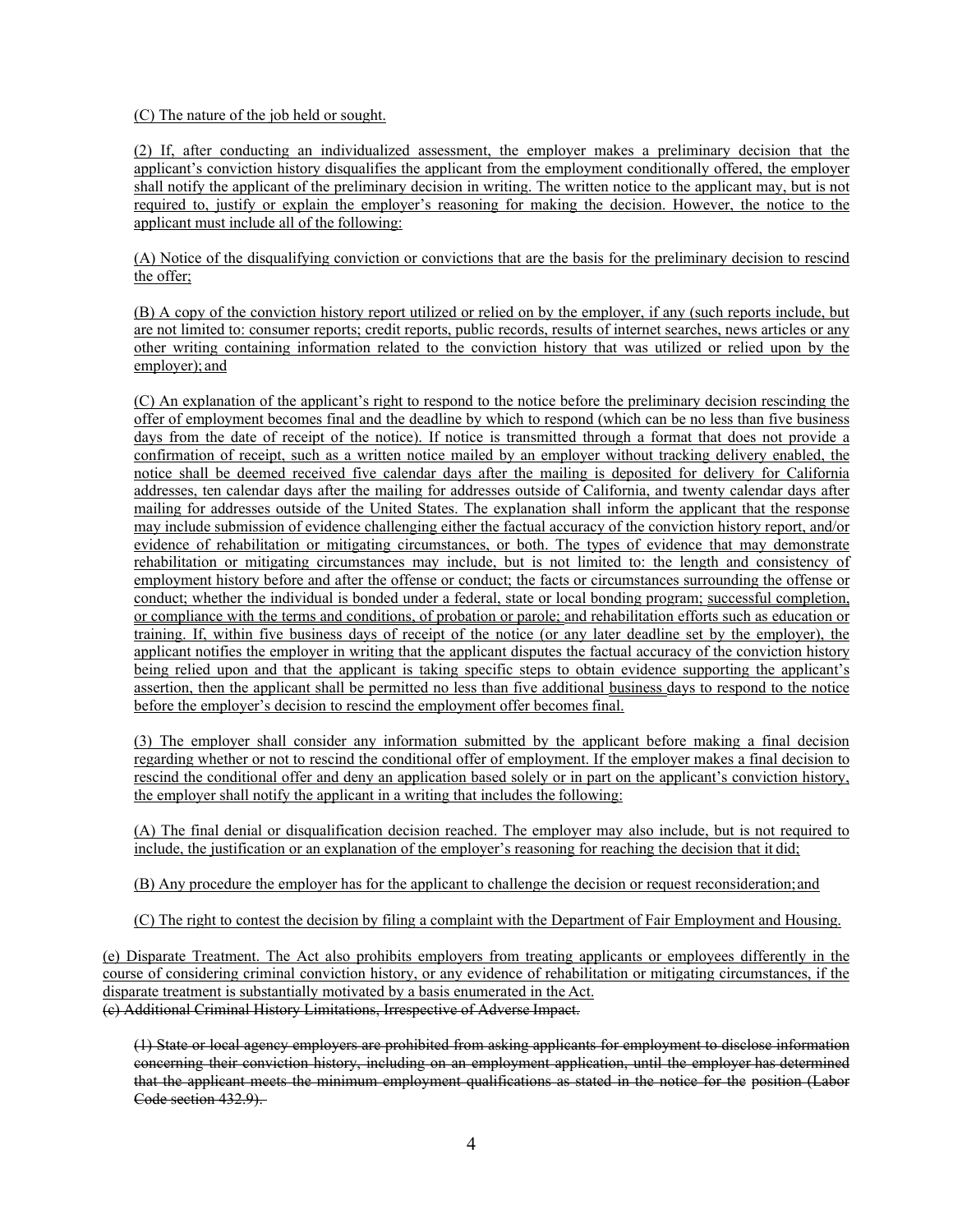(2) Employers may also be subject to local laws or city ordinances that provide additional limitations. For example, in addition to the criminal history outlined in subsection (b), San Francisco employers are prohibited from considering a conviction or any other determination or adjudication in the juvenile justice system; offenses other than a felony or misdemeanor, such as an infraction (other than driving record infractions if driving is more than a de minimis element of the job position); and convictions that are more than seven years old (unless the position being considered supervises minors, dependent adults, or persons 65 years or older) (Article 49, San Francisco Police Code).

(3) Employers that obtain investigative consumer reports such as background checks are also subject to the requirements of the Fair Credit Reporting Act (15 U.S.C. § 1681 et seq.) and the California Investigative Consumer Reporting Agencies Act (Civil Code section 1786 et seq.).

(df) Consideration of Other Criminal Convictions and the Potential Adverse Impact. In addition to the types of criminal history addressed in subsection (c) that employers are explicitly prohibited from inquiring about or considering unless an exception applies, cConsideration of other forms of criminal convictions, not enumerated above, may have an adverse impact on individuals on a basis protected by the Act, including, but not limited to, gender, race, and national origin. An applicant or employee bears the burden of demonstrating that the policy of considering criminal convictions has an adverse impact on a basis enumerated in the Act. For purposes of such a determination, adverse impact is defined at Sections 11017 and 11010 and the *Uniform Guidelines on Employee Selection and Procedures* (29 C.F.R. 1607 (1978)) incorporated by reference in Section 11017(a) and (e). The applicant(s) or employee(s) bears the burden of proving an adverse impact. An adverse impact may be established through the use of conviction statistics or by offering any other evidence that establishes an adverse impact. State- or national-level statistics showing substantial disparities in the conviction records of one or more categories enumerated in the Act are presumptively sufficient to establish an adverse impact. This presumption may be rebutted by a showing that there is a reason to expect a markedly different result after accounting for any particularized circumstances such as the geographic area encompassed by the applicant or employee pool, the particular types of convictions being considered, or the particular job at issue.

(ge) Establishing "Job-Related and Consistent with Business Necessity."

(1) If the policy or practice of considering criminal convictions creates an adverse impact on applicants or employees on a basis enumerated in the Act, the burden shifts to the employer to establish that the policy is nonetheless justifiable because it is job-related and consistent with business necessity. The criminal conviction consideration policy or practice needs to bear a demonstrable relationship to successful performance on the job and in the workplace and measure the person's fitness for the specific position(s), not merely to evaluate the person in the abstract. In order to establish job-relatedness and business necessity, any employer must demonstrate that the policy or practice is appropriately tailored, taking into account at least the following factors:

(A) The nature and gravity of the offense or conduct;

(B) The time that has passed since the offense or conduct and/or completion of the sentence; and

(C) The nature of the job held or sought.

(2) Demonstrating that a policy or practice of considering conviction history in employment decisions is appropriately tailored to the job for which it is used as an evaluation factor requires that an employer demonstrate the applicant's conviction history has a direct and adverse relationship with the specific duties of the job that justify denying the applicant the positioneither.

(A) Demonstrate that any "bright-line" conviction disqualification or consideration (that is, one that does not consider individualized circumstances) can properly distinguish between applicants or employees that do and do not pose an unacceptable level of risk and that the convictions being used to disqualify, or otherwise adversely impact the status of the employee or applicant, have a direct and specific negative bearing on the person's ability to perform the duties or responsibilities necessarily related to the employment position. Bright-line conviction disqualification or consideration policies or practices that include conviction-related information that is seven or more years old are subject to a rebuttable presumption that they are not sufficiently tailored to meet the job-related and consistent with business necessity affirmative defense (except if justified by subsection (fh) below). An individualized assessment must involve notice to the adversely impacted employee (before any adverse action is taken) that they have been screened out because of a criminal conviction; a reasonable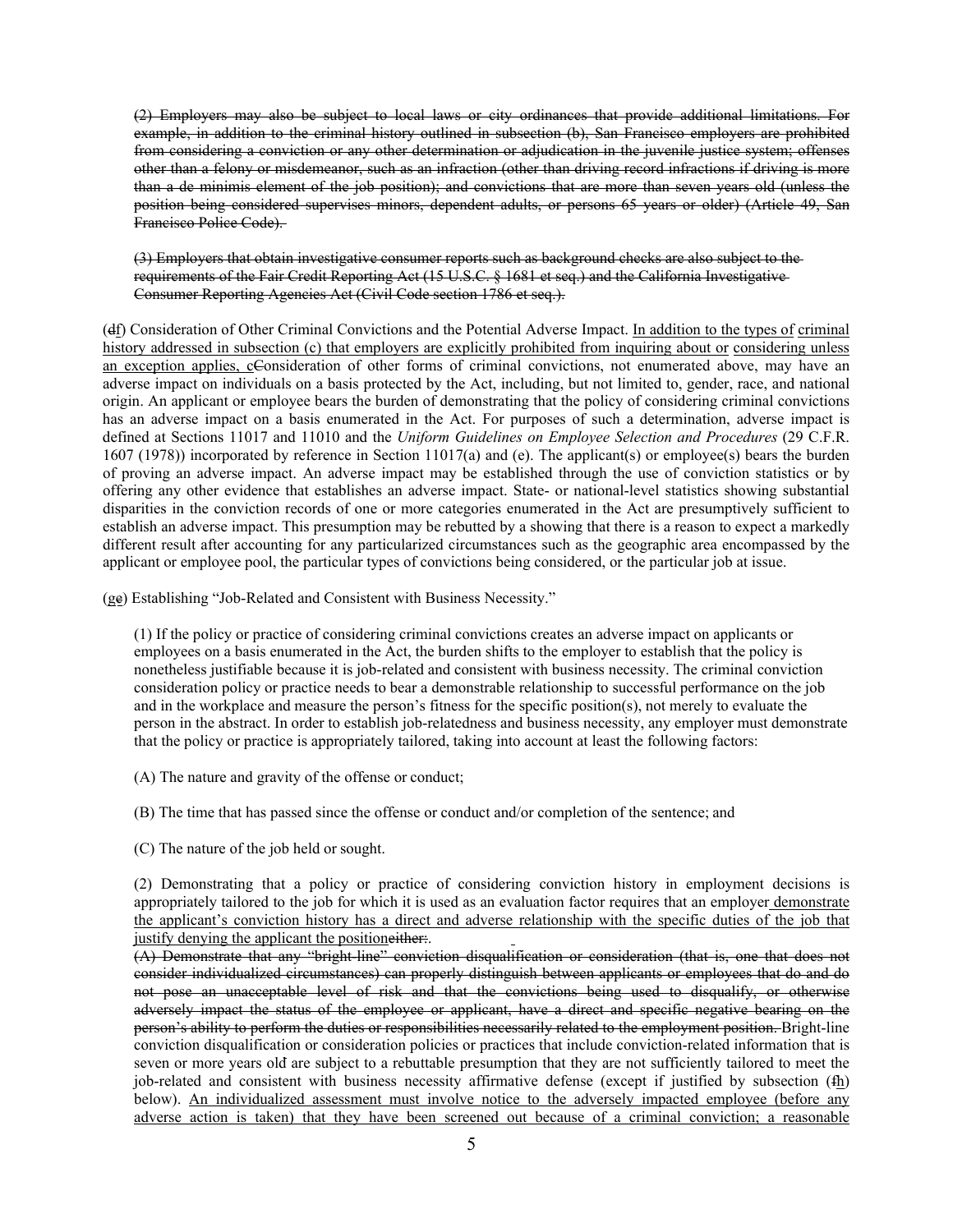opportunity for the individuals to demonstrate that the exclusion should not be applied due to their particular circumstances; and consideration by the employer as to whether the additional information provided by the individuals or otherwise obtained by the employer warrants an exception to the exclusion and shows that the policy as applied to the employee is not job related and consistent with business necessity;  $\overrightarrow{or}$ 

(B) Conduct an individualized assessment of the circumstances and qualifications of the applicants or employees excluded by the conviction screen. An individualized assessment must involve notice to the adversely impacted employees or applicants (before any adverse action is taken) that they have been screened out because of a criminal conviction; a reasonable opportunity for the individuals to demonstrate that the exclusion should not be applied due to their particular circumstances; and consideration by the employer as to whether the additional information provided by the individuals or otherwise obtained by the employer warrants an exception to the exclusion and shows that the policy as applied to the employees or applicants is not job- related and consistent with business necessity.

(3) Regardless of whether an employer utilizes a bright line policy or conducts individualized assessments, bBefore an employer may take an adverse action such as declining to hire, discharging, laying off, or declining to promote an adversely impacted individual based on conviction history obtained by a source other than the applicant or employee (e.g. through a credit report or internally generated research), the employer must give the impacted individual notice of the disqualifying conviction and a reasonable opportunity to present evidence that the information is factually inaccurate. If the applicant or employee establishes that the record is factually inaccurate, then that record cannot be considered in the employment decision.

(hf) Compliance with Federal or State Laws, Regulations, or Licensing Requirements Permitting or Requiring Consideration of Criminal History. In some instances, employers are subject to federal or state laws or regulations that prohibit individuals with certain criminal records from holding particular positions or occupations or mandate a screening process employers are required or permitted to utilize before employing individuals in such positions or occupations (e.g., 21 U.S.C. § 830(e)(1)(G); Labor Code section 432.7). Examples include, but are not limited to, government agencies employing individuals as peace officers, employers employing individuals at health facilities where they will have regular access to patients, and employers employing individuals at health facilities or pharmacies where they will have access to medication or controlled substances. Some federal and state laws and regulations make criminal history a determining factor in eligibility for occupational licenses (e.g., 49 U.S.C. § 31310). Compliance with federal or state laws or regulations that mandate particular criminal history screening processes, or requiring that an employee or applicant possess or obtain any required occupational licenses constitute rebuttable defenses to an adverse impact claim under the Act.

 $(i_{\mathbf{F}})$  Less Discriminatory Alternatives. If an employer demonstrates that its policy or practice of considering conviction history is job-related and consistent with business necessity, adversely impacted employees or applicants may still prevail under the Act if they can demonstrate that there is a less discriminatory policy or practice that serves the employer's goals as effectively as the challenged policy or practice, such as a more narrowly targeted list of convictions or another form of inquiry that evaluates job qualification or risk as accurately without significantly increasing the cost or burden on the employer.

(h) Disparate Treatment. As in other contexts, the Act prohibits employers from treating applicants or employees differently in the course of considering criminal conviction history if the disparate treatment is substantially motivated by a basis enumerated in the Act.

Note: Authority cited: Section 12935(a), Government Code. Reference: Sections 12920, 12921, and 12940, and 12952, Government Code.

## **Article 11. California Family Rights Act and New Parent Leave Act**

#### § 11087. Definitions.

The following definitions apply only to this article. The definitions in the federal regulations that became effective March 8, 2013 interpreting the Family and Medical Leave Act of 1993 (FMLA) (29 U.S.C. § 2601 et seq.) shall also apply to this article, to the extent that they are not inconsistent with the following definitions:

(a) "Certification" means a written communication from the health care provider of the child, parent, spouse, or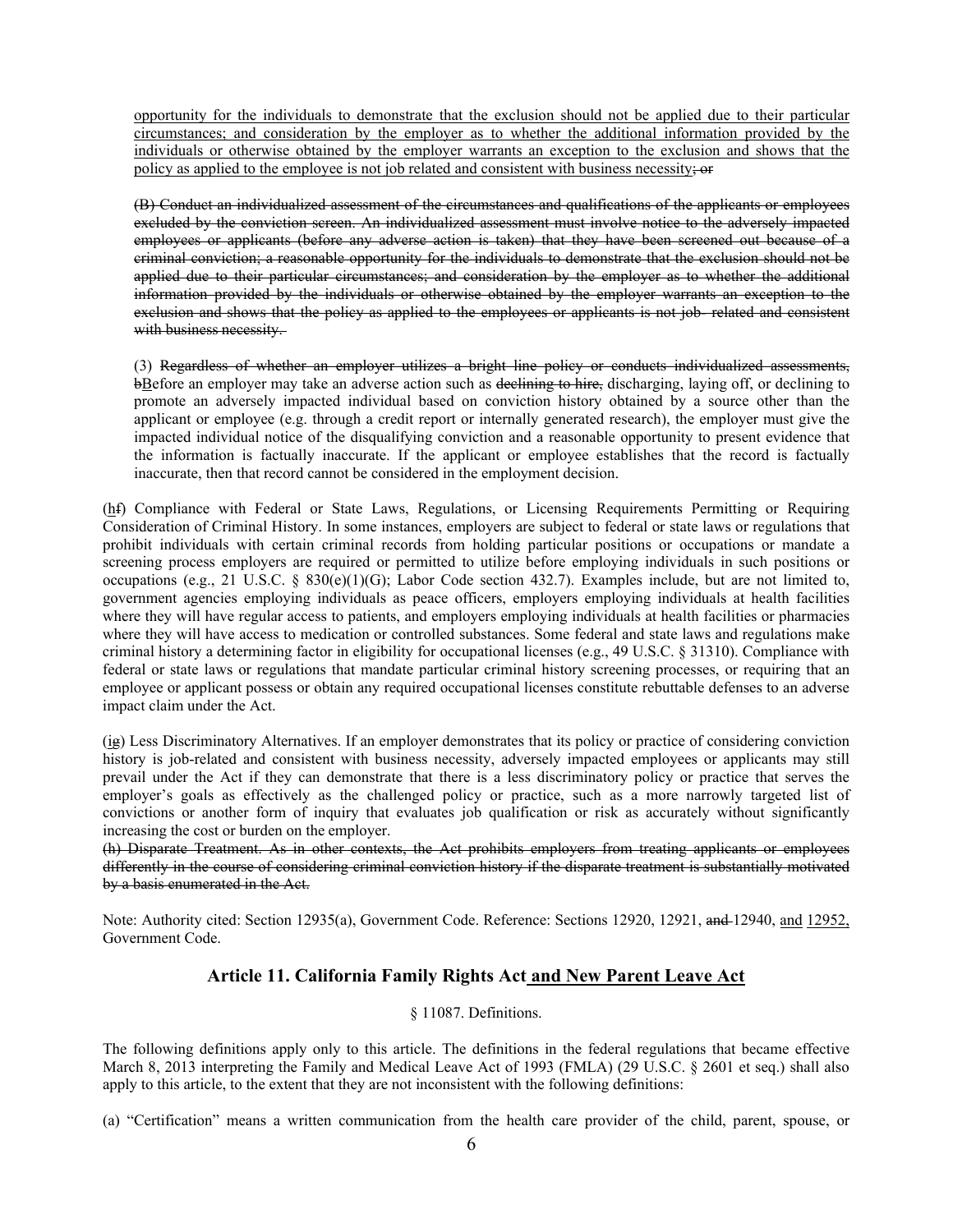employee with a serious health condition to the employer of the employee requesting a family care leave to care for the employee's child, parent or spouse, or a medical leave for the employee's own serious health condition.

(1) For family care leave for the employee's child, parent, or spouse, this certification need not identify the serious health condition involved, but shall contain the information identified in Government Code section 12945.2.

(A) the date, if known, on which the serious health condition commenced,

(B) the probable duration of the condition,

(C) an estimate of the amount of time which the health care provider believes the employee needs to care for the child, parent or spouse, and

(D) a statement that the serious health condition warrants the participation of the employee to provide care during a period of treatment or supervision of the child, parent or spouse.

1. "Warrants the participation of the employee," within the meaning of Government Code section 12945.2, includes, but is not limited to, providing psychological comfort and arranging third party care for the child, parent or spouse, as well as directly providing, or participating in, the medical care.

(2) For medical leave for the employee's own serious health condition, this certification need not, but may, at the employee's option, identify the serious health condition involved. Any certification shall contain the information identified in Government Code section 12945.2, as is demonstrated in section 11097 of these regulations. For purposes of the certification "unable to perform the function of the employee's his or her position" means that an employee is unable to perform any one or more of the essential functions of the employee's his or her position. The certification shall contain:

(A) The date, if known, on which the serious health condition commenced,

(B) The probable duration of the condition, and

(C) A statement that, due to the serious health condition, the employee is unable to work at all or is unable to perform any one or more of the essential functions of his or herthe employee's position.

(b) "CFRA" means the Moore-Brown-Roberti California Family Rights Act of 1993. (California Family Rights Act, Gov. Code, §§ 12945.1-12945.2.) "CFRA leave" means family care or medical leave taken pursuant to CFRA as compared to "NPLA" which means the New Parent Leave Act, Gov. Code, § 12945.6.

(c) "Child" means a biological, adopted, or foster son or daughterchild, a stepson or stepdaughterstepchild, a legal ward, or a child of an employee who stands in loco parentis to that child, who is either under 18 years of age or an adult dependent child. An adult dependent child is an individual who is 18 years of age or older and who is incapable of selfcare because of a mental or physical disability within the meaning of Government Code section 12926(j) and (l).

(1) "In loco parentis" means in the place of a parent; instead of a parent; charged with a parent's rights, duties, and responsibilities. It does not require a biological or legal relationship.

(d) "Covered employer" means any person or individual, including successors in interest of a covered employer, engaged in any business or enterprise in California who directly employs 50 or more persons20 or more persons for purposes of the NPLA, or 50 or more persons for purposes of the CFRA, within any state of the United States, the District of Columbia or any territory or possession of the United States to perform services for a wage or salary. It also includes the state of California, counties, and any other political or civil subdivision of the state and cities, regardless of the number of employees. There is no requirement that the 20 employees (for purposes of the NPLA) or 50 employees (for purposes of the CFRA) work at the same location or work full-time. "Employer" as used in these regulations means "covered employer."

(1) "Directly employs" means that the employer maintains an aggregate of at least 20 (NPLA) or 50 (CFRA) part or full-time employees on its payroll(s)to perform services for a wage or salary for any part of the day on which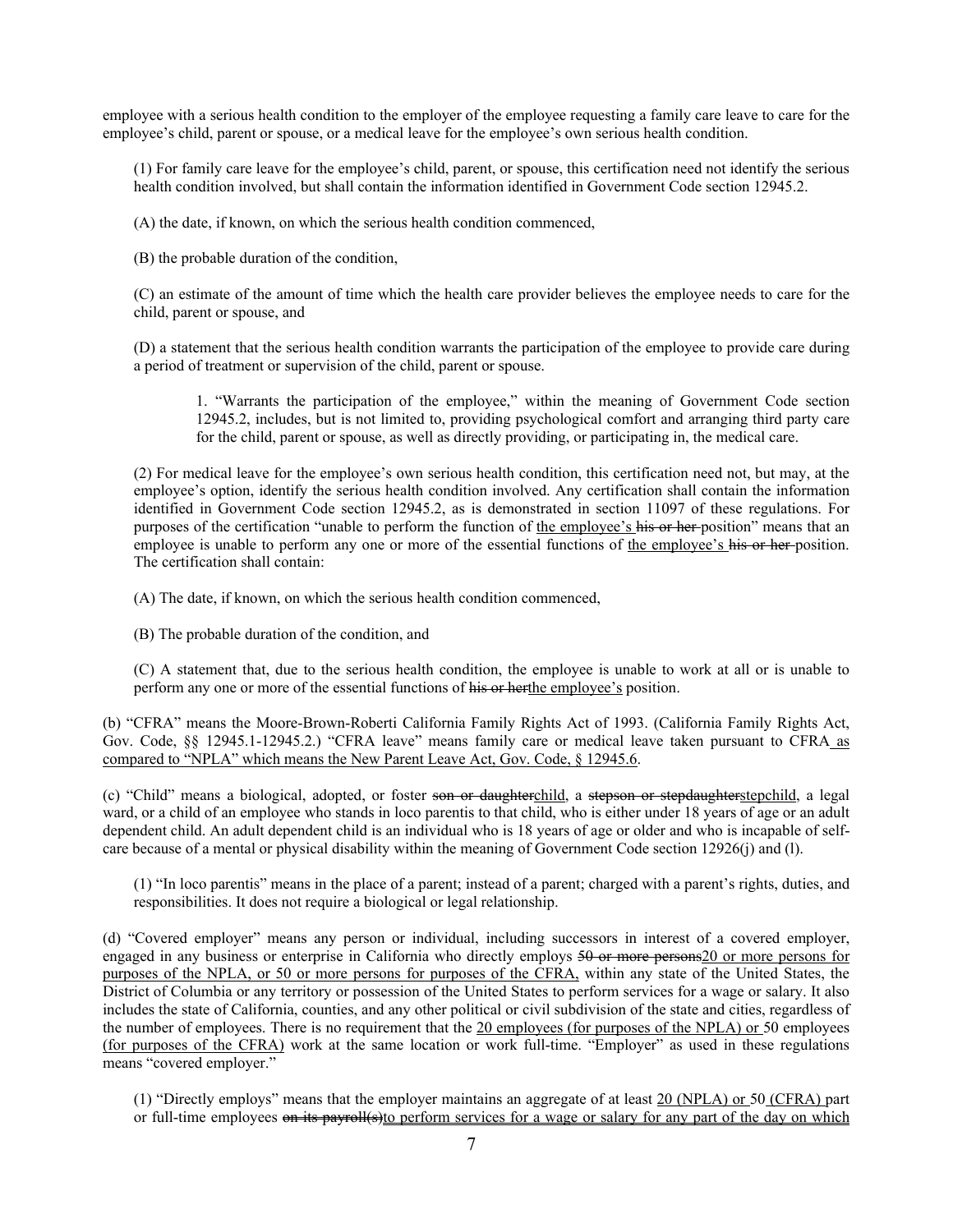the unlawful conduct occurred or on a "regular basis" as that term is defined in subsection 11008(d)(1)(A). For purposes of this regulation, for employers that operate continuously throughout the year, regular basis means employing 20 (NPLA) or 50 (CFRA) part or full-time employees for each working day during each of 20 or more calendar workweeks in the current or preceding calendar year. The workweeks do not have to be consecutive. The phrase "current or preceding calendar year" refers to the calendar year in which the employee requests the leave or the calendar year preceding this request. Employees on paid or unpaid leave, including CFRA or NPLA leave, leave of absence, disciplinary suspension, or other leave, are counted.

(2) "Perform services for a wage or salary" excludes independent contractors as defined in the Labor Code, but includes persons who are compensated in whole or in part by commission.

(3) Where two or more businesses exercise some control over the work or working conditions of the employee, the businesses may be joint employers under CFRA or NPLA. Joint employers may be separate and distinct entities with separate owners, managers, and facilities. A determination of whether or not a joint employment relationship exists is not determined by the application of any single criterion, but rather the entire relationship is to be viewed in its totality based on the economic realities of the situation. Where the employee performs work which simultaneously benefits two or more employers, or works for two or more employers at different times during the workweek, a joint employment relationship generally will be considered to exist in situations such as:

(A) Where there is an arrangement between employers to share an employee's services or to interchange employees;

(B) Where one employer acts directly or indirectly in the interest of the other employer in relation to the employee; or

(C) Where the employers are not completely disassociated with respect to the employee's employment and may be deemed to share control of the employee, directly or indirectly, because one employer controls, is controlled by, or is under common control with the other employer.

(e) "Eligible employee" means a full- or part-time employee working in California who has been employed for a total of at least 12 months (52 weeks) with the employer at any time prior to the commencement of a CFRA or NPLA leave, and who has actually worked (within the meaning of the California Labor Code and Industrial Welfare Commission Wage Orders) for the employer at least 1,250 hours during the 12-month period immediately prior to the date the CFRA or NPLA leave is to commence.

(1) Once the employee meets these two eligibility criteria and takes a leave for a qualifying event, the employee does not have to requalify, in terms of the numbers of hours worked, in order to take additional leave for the same qualifying event during the employee's 12-month leave period.

(2) Employment periods prior to a break in service of seven years or more need not be counted in determining whether the employee has been employed by the employer for at least 12 months, except for a break in service caused by a military service obligation or written agreement to the contrary. Nothing in this section prevents an employer from considering employment prior to a continuous break in service of more than seven years so long as the employer does so uniformly, with respect to all employees with similar breaks in service.

(3) For an employee who takes a pregnancy disability leave, and who then wants to take CFRA or NPLA leave for reason of the birth of her the employee's child immediately after her the employee's pregnancy disability leave, the 12-month period during which she the employee must have worked 1,250 hours is that period immediately preceding her the employee's first day of pregnancy disability leave, not the first day of the subsequent CFRA or NPLA leave for reason of the birth of her-the employee's child.

(4) In order to be eligible, the employee must also work for an employer who maintains on the payroll, as of the date the employee gives notice of the need for leave, for purposes of the CFRA, at least 50 part- or full-time employees, or for purposes of the NPLA, 20 part- or full-time employees, within 75 miles, measured in surface miles, using surface transportation, of the worksite where the employee requesting the leave is employed. A worksite can refer to either a single location or a group of contiguous locations.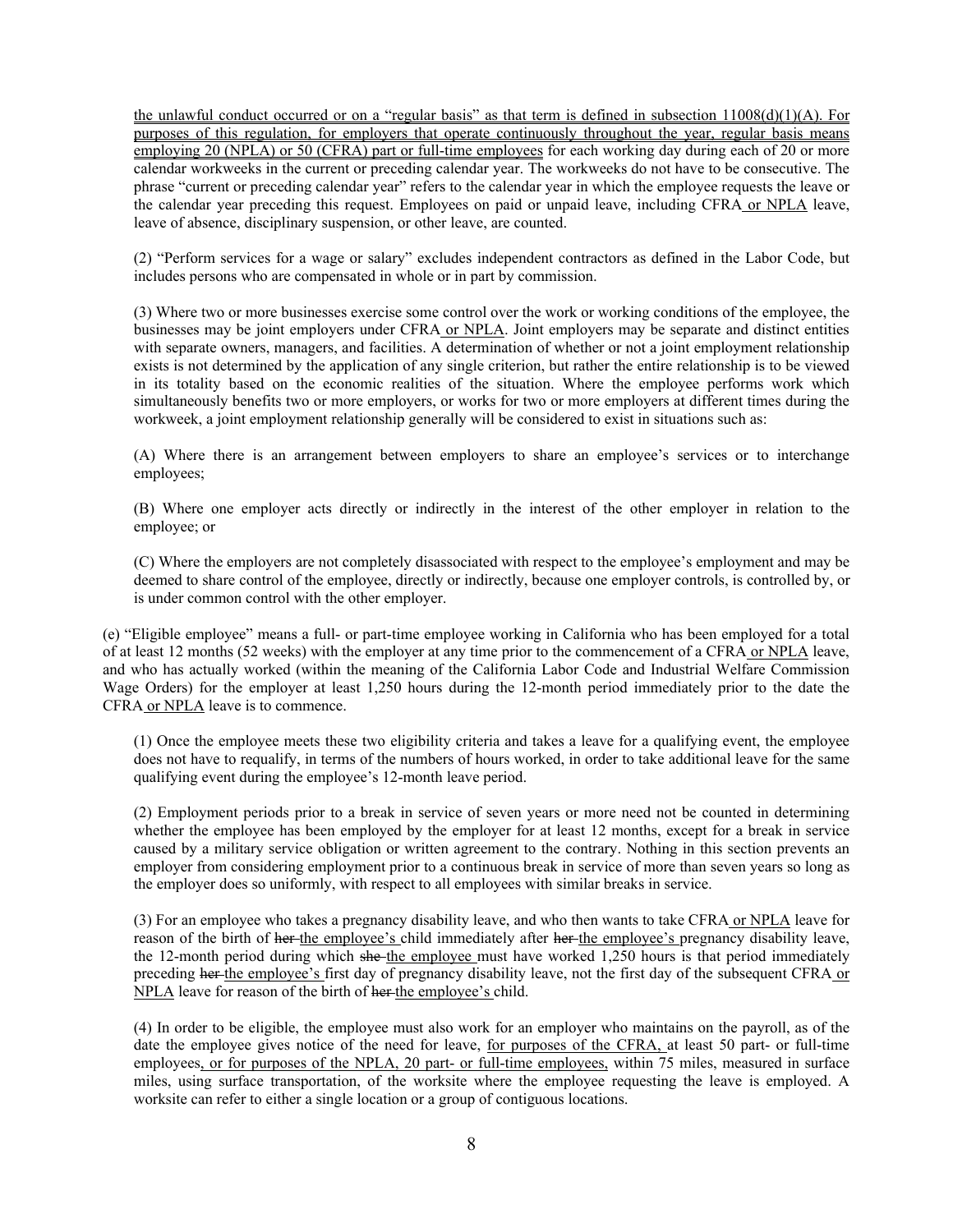(A) For employees with no fixed worksite, the worksite is the site to which they are assigned as their home base, from which their work is assigned, or to which they report. For example, for the purpose of counting 20 (NPLA) or 50 (CFRA) employees, if a salesperson works from home in California, but reports to and receives assignments from her-the salesperson's corporate headquarters in New York, the New York headquarters, not her-the salesperson's home, would constitute the worksite from which there must be 20 (NPLA) or 50 (CFRA) employees within a 75-mile radius in order for the salesperson to be eligible under the NPLA or CFRA.

(B) When an employee is jointly employed by two or more employers, the employee's worksite is the primary employer's office from which the employee is assigned or reports, unless the employee has physically worked for at least one year at a facility of a secondary employer, in which case the employee's worksite is that of the secondary employer. The employee is also counted by the secondary employer to determine CFRA or NPLA eligibility for the secondary employer's employees.

(C) Once the employee meets this eligibility criterion and gives notice of the need for a leave, the employer may not deny the leave, cut short the leave, or deny any subsequent leave taken for the same qualifying event during the employee's 12-month leave period, even if the number of employees within the relevant 75-mile radius falls below 20 employees for purposes of NPLA, or 50 employees for purposes of CFRA. In such cases, however, the employee would not be eligible for any subsequent leave requested for a different qualifying event.

(5) If an employee is not eligible for CFRA or NPLA leave at the start of a leave because the employee has not met the 12-month length of service requirement, the employee may nonetheless meet this requirement while on leave, because leave to which he/shethe employee is otherwise entitled counts toward length of service (although not for the 1,250 hour requirement). The employer should designate the portion of the leave in which the employee has met the 12-month requirement as CFRA or NPLA leave. For example, if an employee is maintained on the payroll for any part of a week, including any periods of paid or unpaid leave (sick, vacation) during which other benefits or compensation are provided by the employer (e.g. workers' compensation, group health plan benefits, etc.), the week counts as a week of employment.

(f) "Employment in the same position" means employment in, or reinstatement to, the original position the employee held prior to taking a CFRA or NPLA leave.

(g) "Employment in a comparable position" means employment in a position that is virtually identical to the employee's original position in terms of pay, benefits, and working conditions, including privileges, perquisites and status. It must involve the same or substantially similar duties and responsibilities, which must entail substantially equivalent skill, effort, responsibility, and authority. It must be performed at the same or geographically proximate worksite from where the employee was previously employed. It ordinarily means the same shift or the same or an equivalent work schedule. It has the same meaning as the term "equivalent position" in FMLA and its implementing regulations.

(h) "Family care leave" means either:

(1) Leave of up to a total of 12 workweeks in a 12-month period for reason of the birth of a child of the employee or the placement of a child with an employee in connection with the adoption or foster care of the child by the employee, and a guarantee of employment, made at the time the leave is granted, in the same or a comparable position upon termination of the leave; or

(2) Leave of up to a total of 12 workweeks in a 12-month period to care for a child, parent, or spouse of the employee who has a serious health condition, and a guarantee of employment, made at the time the leave is granted, in the same or a comparable position upon termination of the leave.

(i) "FMLA" means the federal Family and Medical Leave Act of 1993, 29 U.S.C. § 2601 et seq., and its implementing regulations, 29 C.F.R. Part 825 that became effective March 8, 2013. "FMLA leave" means family care or medical leave taken pursuant to FMLA.

(j) "Health care provider" means either:

(1) an individual holding either a physician's and surgeon's certificate issued pursuant to Article 4 (commencing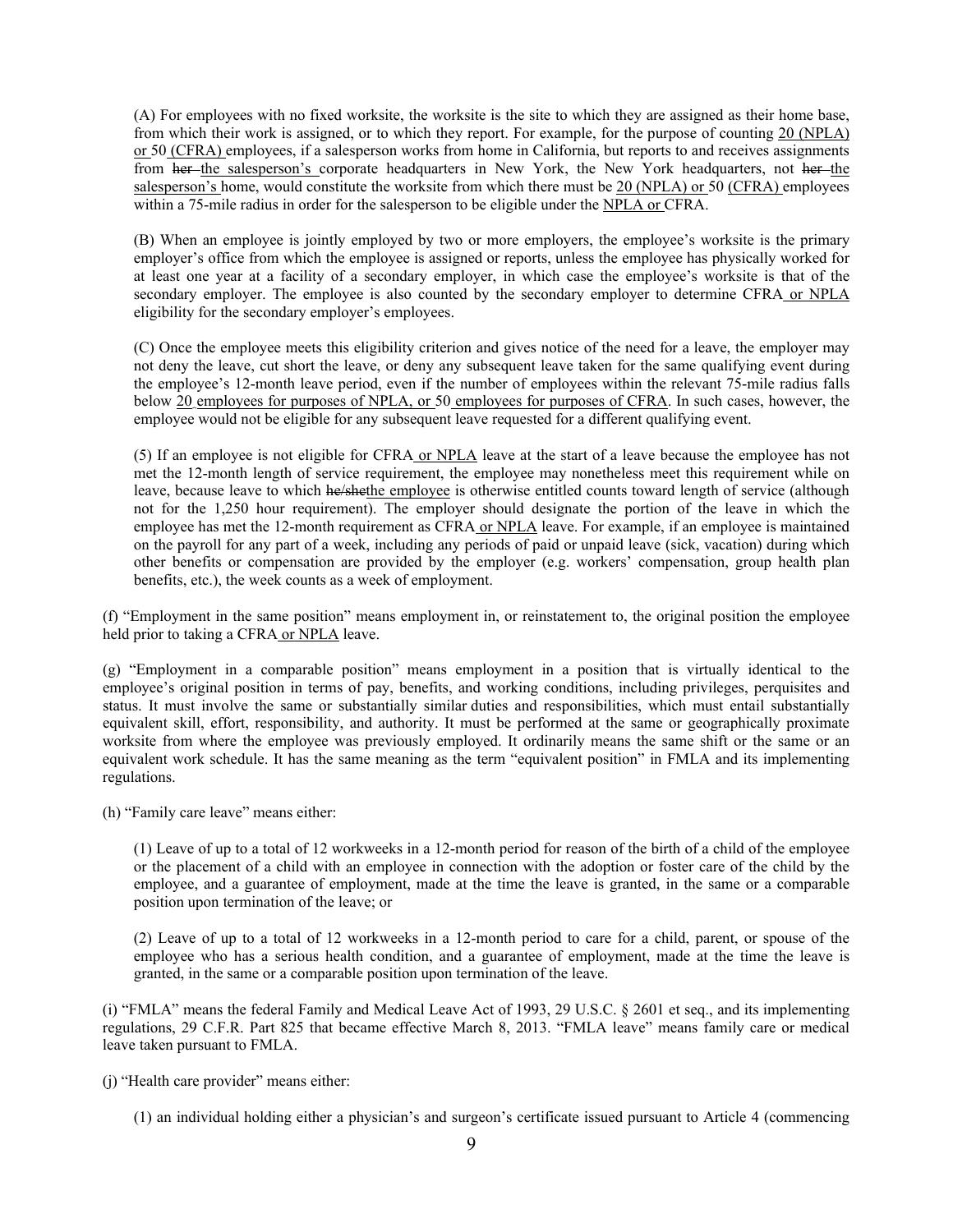with section 2080) of Chapter 5 of Division 2 of the Business and Professions Code or an osteopathic physician's and surgeon's certificate issued pursuant to Article 4.5 (commencing with section 2099.5) of Chapter 5 of Division 2 of the Business and Professions Code, or any other individual duly licensed as a physician, surgeon, or osteopathic physician or surgeon in another state or jurisdiction, including another country, who directly treats or supervises the treatment of the serious health condition, or

(2) any other person who meets the definition of others "capable of providing health care services," as set forth in FMLA and its implementing regulations.

(k) "Key employee" means an employee who is paid on a salary basis and is amongst the highest paid 10 percent of the employer's employees who are employed within 75 miles of the employee's worksite at the time of the leave request, as described in Government Code section 12945.2.

(l) "Medical leave" means leave of up to a total of 12 workweeks in a 12-month period because of an employee's own serious health condition that makes the employee unable to work at all or unable to perform any one or more of the essential functions of the position of that employee. The term "essential functions" is defined in Government Code section 12926. "Medical leave" does not include leave taken for an employee's pregnancy disability, as defined in (n) below, except as specified below in section  $11093(c)(1)$ .

(m) "NPLA" means the New Parent Leave Act. (Gov. Code, § 12945.6.) "NPLA leave" means leave taken pursuant to the NPLA.

(n) "Parent" means a biological, foster, or adoptive parent, a stepparent, a legal guardian, or other person who stood in loco parentis to the employee when the employee was a child. A biological or legal relationship is not necessary for a person to have stood in loco parentis to the employee as a child. Parent does not include a parent-in-law.

(o) "Pregnancy disability leave" means a leave taken for disability on account of pregnancy, childbirth, or a related medical condition, pursuant to Government Code section 12945 and defined in section 11035(r) of the regulations.

(p) "Reason of the birth of a child," within the meaning of Government Code section 12945.2 and these regulations includes, but is not limited to, bonding with a child after birth.

(q) "Reinstatement" means the return of an employee to the position that the employee held prior to CFRA or NPLA leave, or a comparable position, and is synonymous with "restoration" within the meaning of FMLA and its implementing regulations.

(r) "Serious health condition" means an illness, injury (including, but not limited to, on-the-job injuries), impairment, or physical or mental condition of the employee or a child, parent, or spouse of the employee that involves either inpatient care or continuing treatment, including, but not limited to, treatment for substance abuse.

(1) "Inpatient care" means a stay in a hospital, hospice, or residential health care facility, any subsequent treatment in connection with such inpatient care, or any period of incapacity. A person is considered an "inpatient" when a heath care facility formally admits him or herthe person to the facility with the expectation that he or shethe person will remain at least overnight and occupy a bed, even if it later develops that such person can be discharged or transferred to another facility and does not actually remain overnight.

(2) "Incapacity" means the inability to work, attend school, or perform other regular daily activities due to a serious health condition, its treatment, or the recovery that it requires.

(3) "Continuing treatment" means ongoing medical treatment or supervision by a health care provider, as detailed in section 11097 of these regulations.

(s) "Spouse" means a partner in marriage as defined in Family Code section 300 or a registered domestic partner, within the meaning of Family Code sections 297 through 297.5. As used in this article and the Family Code, "spouse" includes same-sex partners in marriage.

(t) "Twelve workweeks" means the equivalent of 12 of the employee's normally scheduled workweeks. (See also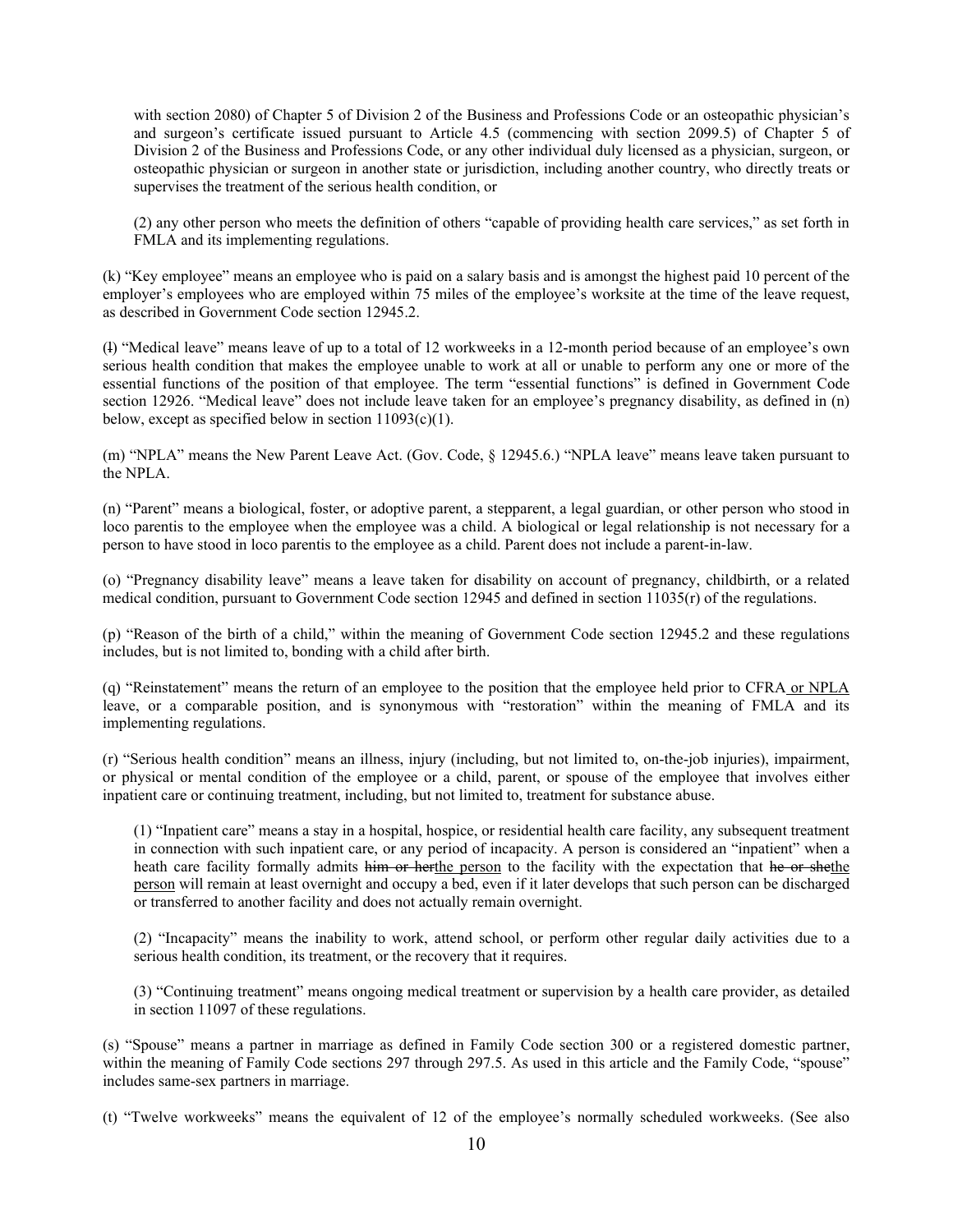section 11090(c).)

Note: Authority cited: Section 12935(a), Government Code. Reference: Sections 12945.2 and 12945.6, Government Code; *J.E. Robinson v. FEHC* (1992) 2 Cal.4th 226 [5 Cal.Rptr.2d 782]; Family and Medical Leave Act of 1993, 29 U.S.C. § 2601, 2611 et seq.; and 29 C.F.R. § 825.

§ 11088. Right to CFRA or NPLA Leave: Denial of Leave; Reasonable Request; Permissible Limitation.

(a) It is an unlawful employment practice for a covered employer to refuse to grant, upon reasonable request, a CFRA or NPLA leave to an eligible employee, unless such refusal is justified by the permissible limitation specified below in subdivision (c).

(b) Denial of leave.

(1) Burden of proof.

Denial of a request for CFRA or NPLA leave is established if the Department or the employee shows, by a preponderance of the evidence, that the employer was a covered employer, the employee making the request was an eligible employee, the request was for a CFRA-qualifying or NPLA-qualifying purpose, the request was reasonable, and the employer denied the request for CFRA or NPLA leave.

(2) Reasonable request.

A request to take a CFRA or NPLA leave is reasonable if it complies with any applicable notice requirements, as specified in section 11091, and if it is accompanied, where required, by a certification, as that term is defined in section 11087(a).

(c) Limitation on Entitlement.

If both parents are eligible for CFRA or NPLA leave but are employed by the same employer, that employer may limit leave for the birth, adoption or foster care placement of their child to a combined total of 12 workweeks in a 12-month period between the two parents. The employer may, but is not required to, grant simultaneous leave to both of the employees. The employer may not limit their entitlement to CFRA leave for any other qualifying purpose. For example, parents employed by the same employer each may take 12 weeks of CFRA leave if needed to care for a child with a serious health condition. If the parents are unmarried, they may have different family care leave rights under FMLA.

Note: Authority cited: Section 12935(a), Government Code. Reference: Sections 12945.2 and 12945.6, Government Code; Family and Medical Leave Act of 1993, 29 U.S.C. § 2601, 2611, 2612 et seq.; and 29 C.F.R. § 825.

## § 11089. Right to Reinstatement: Guarantee of Reinstatement; Rights upon Return; Refusal to Reinstate; Permissible Defenses.

(a) Guarantee of Reinstatement.

(1) Upon granting the CFRA leave, the employer shall inform the employee of its guarantee to reinstate the employee to the same or a comparable position, subject to the defenses permitted by section 11089(d), and shall provide the guarantee in writing upon request of the employee. For purposes of the NPLA, on or before the commencement of the leave, an employer must provide a guarantee of reinstatement to the same or a comparable position, subject to the defenses permitted in section 11089(d), and shall provide the guarantee in writing upon request of the employee.

(2) It is an unlawful employment practice for an employer, after granting a requested CFRA or NPLA leave, to refuse to reinstate the employee to the same or a comparable position at the end of the leave, unless the refusal is justified by the defenses stated in section 11089(d).

(A) An employee is entitled to reinstatement even if the employee has been replaced or the employee's his or her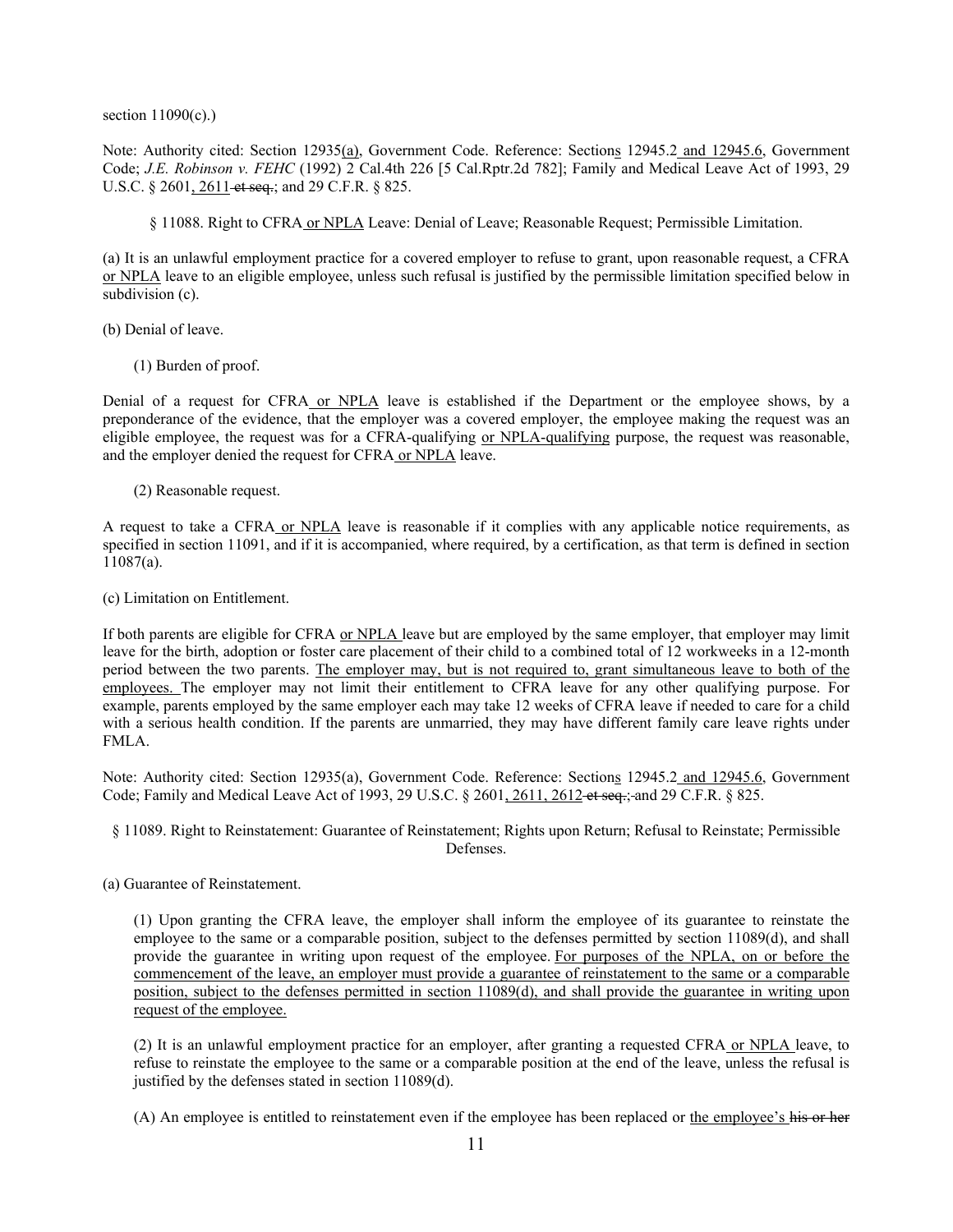position has been restructured to accommodate the employee's absence.

(B) If an employee is no longer qualified for the position because of the employee's inability to attend a necessary course, renew a license, fly a minimum number of hours, or other non-qualifying reason, as a result of the leave, the employee shall be given a reasonable opportunity to fulfill those conditions upon returning to work.

(b) Rights upon Return.

The employee is entitled to the same position or to a comparable position that is equivalent (i.e., virtually identical) to the employee's former position in terms of pay, benefits, shift, schedule, geographic location, and working conditions, including privileges, perquisites, and status. The position must involve the same or substantially similar duties and responsibilities, which must entail substantially equivalent skill, effort, responsibility, and authority.

(1) Equivalent benefits include benefits resumed in the same manner and at the same levels as provided when the leave began, subject to any changes in benefit levels that may have taken place during the period of CFRA or NPLA leave affecting the entire workforce, unless otherwise elected by the employee.

(2) CFRA and NPLA dodoes not prohibit an employer from accommodating an employee's request to be restored to a different shift, schedule, position, or geographic location that better suits the employee's personal needs on return from leave, from offering a promotion to a better position, or from complying with an employer's obligation to provide reasonable accommodation under the disability provisions of the Fair Employment and Housing Act (FEHA).

(c) Refusal to Reinstate.

(1) Definite Date of Reinstatement.

Where a definite date of reinstatement has been agreed upon at the beginning of the leave, a refusal to reinstate is established if the Department or employee proves, by a preponderance of the evidence, that the leave was granted by the employer and that the employer failed to reinstate the employee to the same or a comparable position by the date agreed upon.

(2) Change in Date of Reinstatement.

If the reinstatement date differs from the employer's and employee's original agreement, a refusal to reinstate is established if the Department or employee proves, by a preponderance of the evidence, that the employer failed to reinstate the employee to the same or a comparable position within two business days, where feasible, after the employee notifies the employer of his or herthe employee's readiness to return.

(d) Permissible Defenses.

(1) Employment Would Have Ceased or Hours Would Have Been Reduced.

An employee has no greater right to reinstatement or to other benefits and conditions of employment than if the employee had been continuously employed during the CFRA or NPLA leave period. An employer has the burden of proving, by a preponderance of the evidence, that an employee would not otherwise have been employed on the requested reinstatement date in order to deny reinstatement. As per  $(a)(1)$  of this section, this burden shall not be satisfied if the employee has been replaced or his or herthe employee's position has been restructured to accommodate the employee's absence.

(A) If an employee is laid off during the course of taking CFRA or NPLA leave and employment is terminated, the employer's responsibility to continue CFRA or NPLA leave, maintain group health plan benefits and reinstate the employee ceases at the time the employee is laid off, provided the employer has no continuing obligations under a collective bargaining agreement or otherwise.

(B) If a shift has been eliminated or overtime has been decreased, an employee would not be entitled to return to work that shift or the original overtime hours upon reinstatement.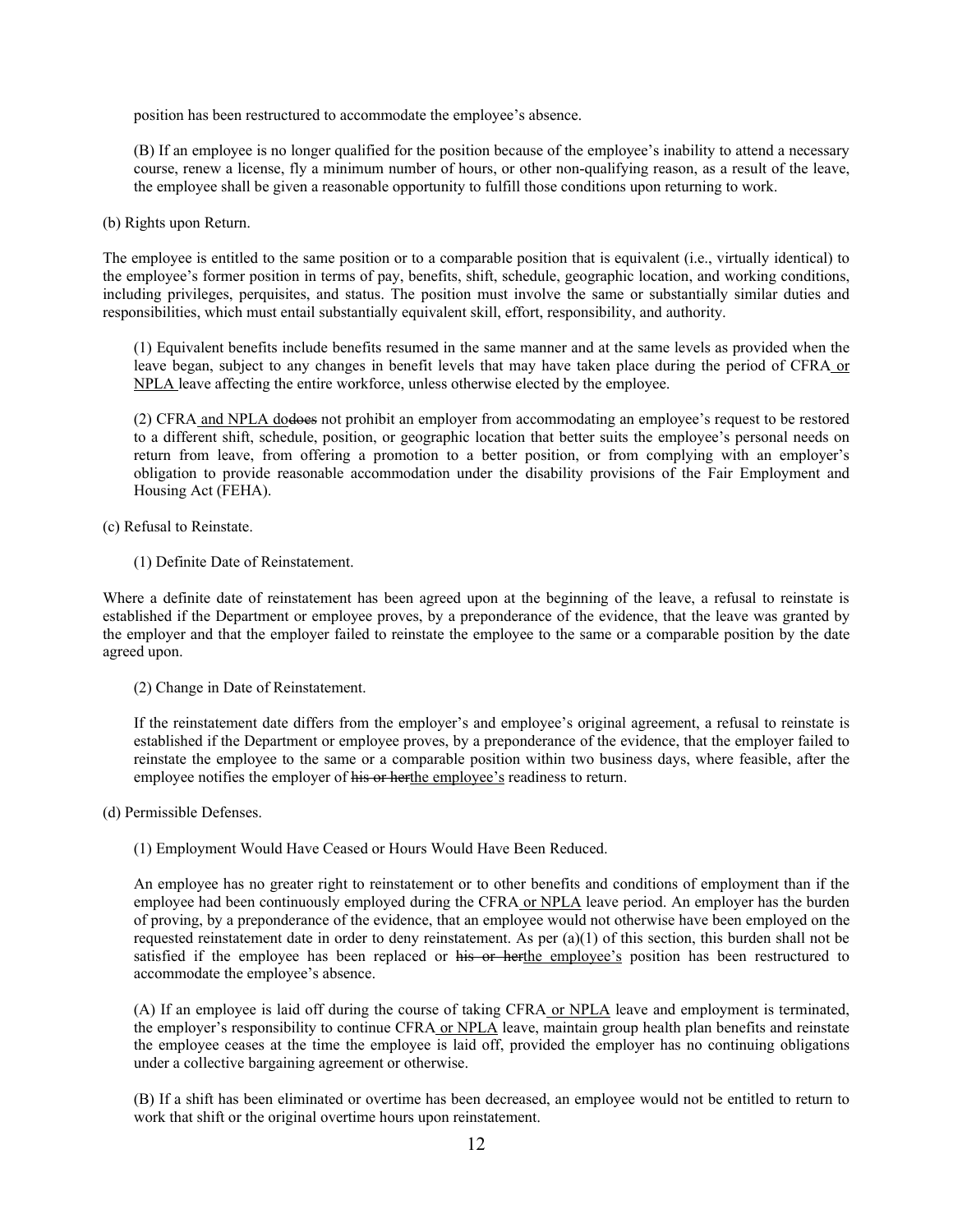(2) "Key Employee."

An employer may refuse to reinstate a "key employee," as defined in section  $11087(k)$  of these regulations, to his or herthe employee's same position or to a comparable position only if the employer establishes, by a preponderance of the evidence, that all of the following conditions exist:

(A) The employee requesting the CFRA or NPLA leave is a salaried employee. As used in Government Code section 12945.2 (r), "salaried employee" means an employee paid on a salary basis.

(B) The employee requesting the leave is among the highest paid 10 percent of the employer's employees who are employed within 75 miles of the worksite at which that employee is employed at the time of the leave request. Whether an employee is "among the highest paid 10 percent," pursuant to Government Code section 12945.2, is determined by comparing the year-to-date wages, within the meaning of the California Labor Code and Industrial Welfare Commission Wage Orders, of the employer's employees within 75 miles of the worksite where the requesting employee is employed at the time of the leave request, divided by the number of weeks worked (including weeks in which paid leave was taken).

(C) The refusal to reinstate the employee is necessary because the employee's reinstatement will cause substantial and grievous economic injury to the operations of the employer. A precise test cannot be set for the level of hardship or injury to the employer which must be sustained. If the reinstatement of a key employee threatens the economic viability of the firm, that would constitute substantial and grievous economic injury. A lesser injury which causes substantial, long-term economic injury would also be sufficient. Minor inconveniences and costs that the employer would experience in the normal course of doing business would certainly not constitute substantial and grievous economic injury.

(D) An employer who believes it may deny reinstatement to a key employee must inform the employee in writing at the time the employee gives notice of the need for CFRA or NPLA leave (or when CFRA or NPLA leave commences, if earlier) that the employee he or she-is a key employee. At the same time, the employer must also inform the employee of the potential consequences with respect to reinstatement and maintenance of health benefits if the employer should determine that reinstatement will result in substantial and grievous economic injury to its operations. If the employer cannot give such notice immediately because of the need to determine whether the employee is a key employee, it shall give the notice as soon as practicable after the employee notifies the employer of a need for leave (or the commencement of leave, if earlier). An employer who fails to provide notice in compliance with this provision will lose its right to deny restoration even if substantial and grievous economic injury will result from reinstatement.

(E) As soon as an employer makes a good faith determination, based on the facts available, that substantial and grievous economic injury to its operations will result if it reinstates a key employee who has given notice of the need for CFRA or NPLA leave (or who is on CFRA or NPLA leave), the employer shall notify the employee in writing that it cannot deny CFRA or NPLA leave, but that it intends to deny reinstatement on completion of the leave. An employer should ordinarily be able to give such notice prior to the employee starting leave. The employer must serve the notice either in person or by certified mail. The notice must explain the basis for the employer's finding that substantial and grievous economic injury will result, and, if leave has commenced, must provide the employee a reasonable time in which to return to work, taking into account the circumstances, such as the duration of the leave and the urgency of the need for the employee to return.

(F) If an employee on leave does not return to work in response to the employer's notification of intent to deny reinstatement, the employee continues to be entitled to maintenance of health benefits coverage as provided by section 11092(c) and the employer may not recover its cost of health benefit premiums. A key employee's rights under CFRA or NPLA continue unless and until the employee either gives notice to the employer that he or shethe employee no longer wishes to return to work, or the employer actually denies reinstatement at the conclusion of the leave.

(G) After an employer notifies an employee that substantial and grievous economic injury will result if the employer reinstates the employee, the employee still is entitled to request reinstatement at the end of the leave period even if he or shethe employee did not return to work in response to the employer's notice. The employer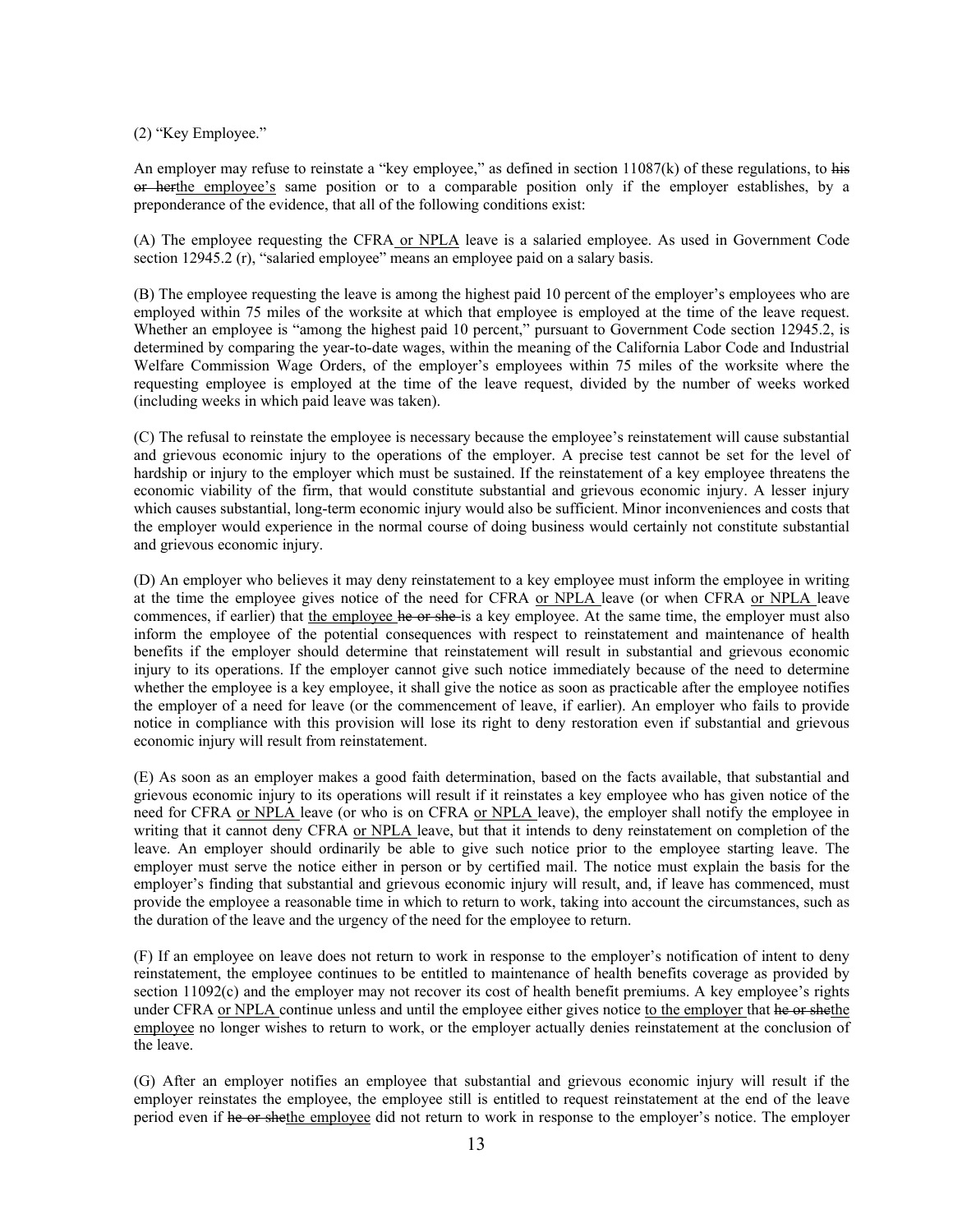must then again determine whether reinstatement will result in substantial and grievous economic injury, based on the facts at that time. If the employer determines that substantial and grievous economic injury will result, the employer shall notify the employee in writing (in person or by certified mail) of the denial of reinstatement.

(3) Fraudulently-obtained CFRA or NPLA Leave.

An employee who fraudulently obtains or uses CFRA or NPLA leave from an employer is not protected by CFRA's or NPLA's job restoration or maintenance of health benefits provisions. An employer has the burden of proving that the employee fraudulently obtained or used CFRA or NPLA leave.

Note: Authority cited: Section 12935(a), Government Code. Reference: Sections 12945.2 and 12945.6, Government Code; Family and Medical Leave Act of 1993, 29 U.S.C. § 2601, 2611, 2612, 2614 et seq.; and 29 C.F.R. § 825.

§ 11090. Computation of Time Periods: Twelve Workweeks; Minimum Duration.

(a) CFRA or NPLA leave does not need to be taken in one continuous period of time. It cannot exceed more than 12 workweeks total for any purpose in a 12-month period.

(b) If the leave is common to both CFRA and FMLA, this 12-month period will run concurrently with the 12-month period under FMLA. An employer may choose any of the methods (the calendar year, any fixed 12-month "leave year," the 12-month period measured forward from the date any employee's first CFRA leave begins, or a "rolling" 12 month period measured backward from the date an employee uses any CFRA leave) allowed in the FMLA regulations that became effective March 8, 2013, 29 C.F.R. Part 825, section 825.200, subdivision (b), for determining the 12 month period in which the 12 weeks of CFRA leave entitlement occurs. The employer must, however, apply the chosen method consistently and uniformly to all employees in California and notify employees requesting CFRA or NPLA leave of its chosen method. If an employer fails to select one of the above methods for measuring the 12-month period, the method that provides the most beneficial outcome for the employee will be used. An employer wishing to change to another method is required to give at least 60 days' notice to all employees, and the transition must take place in such a way that the employees retain the full benefit of 12 weeks of leave under whichever method affords the greatest benefit to the employee. Under no circumstance may a new method be implemented in order to avoid the Act's leave requirements.

(c) "Twelve workweeks" as that term is defined in section 11087(s), means the equivalent of 12 of the employee's normally scheduled workweeks. For eligible employees who work more or less than five days a week, or who work on alternative work schedules, the number of working days that constitutes 12 workweeks is calculated on a pro rata or proportional basis. If an employee's schedule varies from week to week to such an extent that an employer is unable to determine with any certainty how many hours the employee would otherwise have worked (but for the taking of CFRA or NPLA leave), a weekly average of the hours scheduled over the 12 months prior to the beginning of the leave period (including any hours for which the employee took leave of any type) shall be used for calculating the employee's leave entitlement.

(1) For example, for a full-time employee who works five eight-hour days per week, 12 workweeks means 60 working and/or paid eight-hour days of leave entitlement. For an employee who works half time, 12 workweeks may mean 30 eight-hour days or 60 four-hour days, or 12 workweeks of whatever is the employee's normal halftime work schedule. For an employee who normally works six eight-hour days, 12 workweeks means 72 working and/or paid eight-hour days of leave entitlement.

(2) If an employee takes leave on an intermittent or reduced work schedule, only the amount of leave actually taken may be counted toward the 12 weeks of leave to which the employee is entitled. For example, if an employee needs physical therapy that requires an absence from work of two hours a week, only those two hours may be charged against the employee's CFRA leave entitlement. If an employee needs leave intermittently or on a reduced leave schedule for planned medical treatment, then the employee must make a reasonable effort to schedule the treatment so as not to disrupt unduly the employer's operations.

(3) If a holiday falls within a week taken as CFRA or NPLA leave, the week is nevertheless counted as a week of CFRA or NPLA leave. If, however, the employer's business activity has temporarily ceased for some reason and employees generally are not expected to report for work for one or more weeks, (e.g., a school closing for two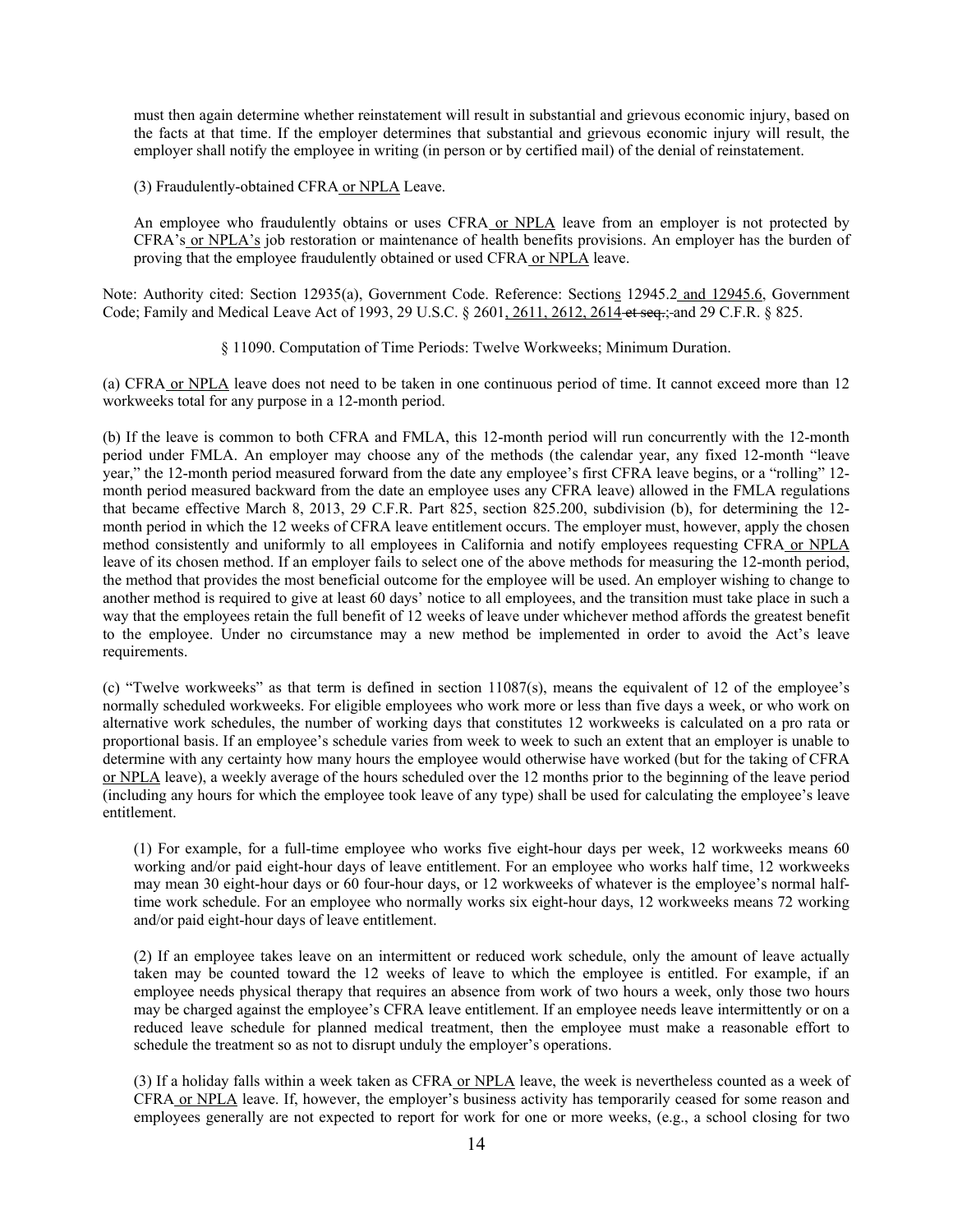weeks for the Christmas/New Year holiday or summer vacation or an employer closing the plant for retooling), the days the employer's activities have ceased do not count against the employee's CFRA or NPLA entitlement. Similarly, if an employee uses CFRA or NPLA leave in increments of less than one week, the fact that a holiday may occur within a week in which an employee partially takes leave does not count against the employee's CFRA or NPLA entitlement unless the employee was otherwise scheduled and expected to work during the holiday.

(4) If an employee normally would be required to work overtime, but is unable to do so because of a CFRAqualifying or NPLA-qualifying reason that limits the employee's ability to work overtime, the hours that the employee would have been required to work may be counted against the employee's CFRA or NPLA entitlement. In such a case, the employee is using intermittent or reduced schedule leave. For example, if an employee normally would be required to work 48 hours in a particular week, but due to a serious health condition the employee works 40 hours that week, the employee would utilize eight hours of CFRA-protected leave out of the 48-hour workweek. Voluntary overtime hours that an employee does not work due to a serious health condition shall not be counted against the employee's CFRA leave entitlement.

(5) If an employer has made a permanent or long-term change in the employee's schedule (for reasons other than CFRA or NPLA, and prior to the employee notice of need for CFRA or NPLA leave), the hours worked under the new schedule are to be used for making this calculation.

(d) Minimum duration for CFRA or NPLA leaves taken intermittently or on a reduced leave schedule for the birth, adoption, or foster care placement of a child: CFRA or NPLA leave taken for reason of the birth, adoption, or foster care placement of a child of the employee does not have to be taken in one continuous period of time. Any leave(s) taken shall be concluded within one year of the birth or placement of the child with the employee in connection with the adoption or foster care of the child by the employee. The basic minimum duration of the leave shall be two weeks. However, an employer shall grant a request for a CFRA or NPLA leave of less than two weeks' duration on any two occasions and may grant requests for additional occasions of leave lasting less than two weeks.

(e) Minimum duration for CFRA leaves taken intermittently or on a reduced leave schedule for the serious health condition of a parent, child, or spouse or for the serious health condition of the employee: Where CFRA leave is taken for a serious health condition of the employee's child, parent, or spouse or of the employee, leave may be taken intermittently or on a reduced work schedule when medically necessary, as determined by the health care provider of the person with the serious health condition. However, intermittent or reduced work schedule leave may be taken for absences where the employee or family member is incapacitated or unable to perform the essential functions of the position because of a chronic serious health condition, even if he or shethe employee does not receive treatment by a health care provider. An employer must limit leave increments to the shortest period of time that the employer's payroll system uses to account for absences or use of leave provided it is not greater than one hour.

(1) If an employee needs intermittent leave or leave on a reduced work schedule that is foreseeable based on planned medical treatment for the employee or a family member, or if the employer agrees to permit intermittent or reduced schedule leave for the birth of a child or for placement of a child for adoption or foster care, the employer may require the employee to transfer temporarily to an available alternative position. This alternative position must have the equivalent rate of pay and benefits, the employee must be qualified for the position, and it must better accommodate recurring periods of leave than the employee's regular job. It need not have equivalent duties, although an employer may not transfer the employee to an alternative position to discourage the employee from taking leave or to otherwise work a hardship on the employee. Transfer to an alternative position may include altering an existing job to accommodate better the employee's need for intermittent leave or a reduced work schedule and must comply with any applicable collective bargaining agreement or employer leave policy, the FEHA, and any other applicable state or federal law.

(2) CFRA leave, including intermittent leave and/or reduced work schedules, is available to instructional employees of educational establishments and institutions under the same conditions as apply to all other eligible employees.

(3) Where it is physically impossible for an employee using intermittent leave or working a reduced leave schedule to commence or end work mid-way through a shift, such as where a flight attendant or a railroad conductor is scheduled to work aboard an airplane or train, or a laboratory employee is unable to enter or leave a sealed "clean room" during a certain period of time, the entire period that the employee is forced to be absent is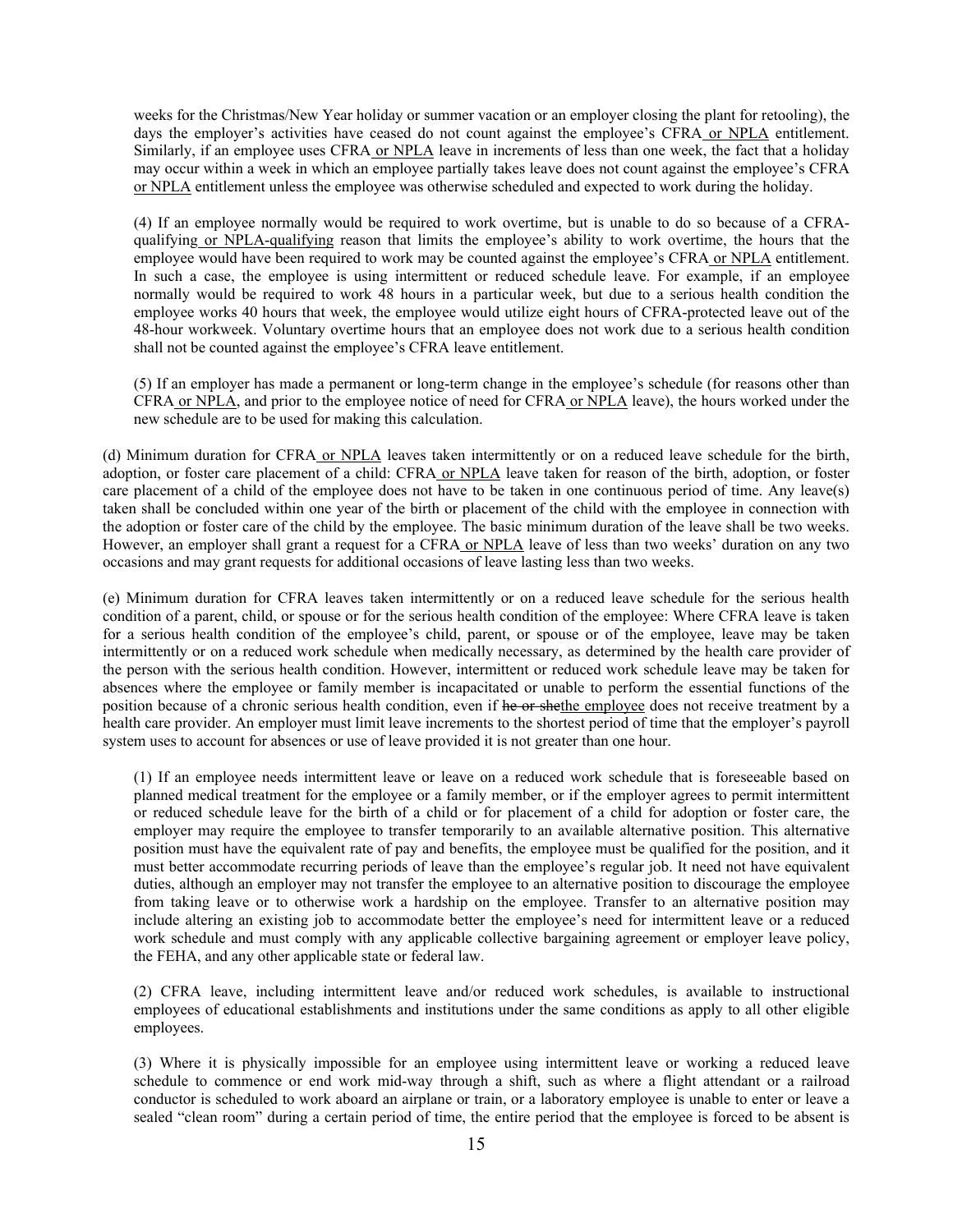designated as CFRA leave and counts against the employee's CFRA entitlement. However, an employee shall be permitted to return to work if he or shethe employee is able to perform other aspects of the work that are not physically impossible, such as administrative duties, and thereby shorten the time designated as CFRA leave.

(4) Employers may reduce exempt employees' pay for CFRA intermittent leave or a reduced work schedule, provided the reduction is not inconsistent with any applicable collective bargaining agreement or employer leave policy, the FEHA, and any other applicable state or federal law.

Note: Authority cited: Section 12935(a), Government Code. Reference: Sections 12945.2 and 12945.6, Government Code; DLSE Opinion Letter 03.12.2002; DLSE Opinion Letter 04.08.2002; Stats. 1993, ch. 827 (AB 1460), § 2; Family and Medical Leave Act of 1993, 29 U.S.C. § 2601, 2611, 2612 et seq.; and 29 C.F.R. § 825.

§ 11091. Requests for CFRA or NPLA Leave: Advance Notice; Certification; Employer Response.

(a) Advance Notice.

(1) Verbal Notice.

Unless an employer waives its employees' notice obligations described herein, an employee shall provide at least verbal notice sufficient to make the employer aware that the employee needs CFRA or NPLA leave, and the anticipated timing and duration of the leave. The employee need not expressly assert rights under CFRA, or FMLA, or NPLA or even mention CFRA,  $\Theta$  FMLA, or NPLA to meet the notice requirement; however, the employee must state the reason the leave is needed, such as, for example, the expected birth of a child or for medical treatment. The mere mention of "vacation," other paid time off, or resignation does not render the notice insufficient, provided the underlying reason for the request is CFRA-qualifying or NPLA-qualifying, and the employee communicates that reason to the employer. The employer should inquire further of the employee if necessary to determine whether the employee is requesting CFRA leave or NPLA leave and to obtain necessary information concerning the leave (i.e., commencement date, expected duration, and other permissible information). An employee has an obligation to respond to an employer's questions designed to determine whether an absence is potentially CFRA-qualifying or NPLA-qualifying. Failure to respond to permissible employer inquiries regarding the leave request may result in denial of CFRA or NPLA protection if the employer is unable to determine whether the leave is CFRA-qualifying or NPLA-qualifying.

(A) Under all circumstances, it is the employer's responsibility to designate leave, paid or unpaid, as CFRA, or CFRA/FMLA, or NPLA qualifying, based on information provided by the employee or the employee's spokesperson, and to give notice of the designation to the employee.

(B) Employers may not retroactively designate leave as CFRA leave or NPLA leave after the employee has returned to work, except with appropriate notice to the employee and where the employer's failure to timely designate does not cause harm or injury to the employee.

(2) 30 Days' Advance Notice.

An employer may require that employees provide at least 30 days' advance notice before CFRA leave or NPLA leave is to begin if the need for the leave is foreseeable based on an expected birth, placement for adoption or foster care, or planned medical treatment for a serious health condition of the employee or a family member. The employee shall consult with the employer and make a reasonable effort to schedule any planned medical treatment or supervision so as to minimize disruption to the operations of the employer. Any such scheduling, however, shall be subject to the approval of the health care provider of the employee or the employee's child, parent or spouse.

(3) When 30 Days Not Practicable.

If 30 days' notice is not practicable, such as because of a lack of knowledge of approximately when leave will be required to begin, a change in circumstances, or a medical emergency, notice must be given as soon as practicable.

(4) Prohibition against Denial of Leave in Emergency or Unforeseeable Circumstances.

An employer shall not deny a CFRA or NPLA leave, the need for which is an emergency or is otherwise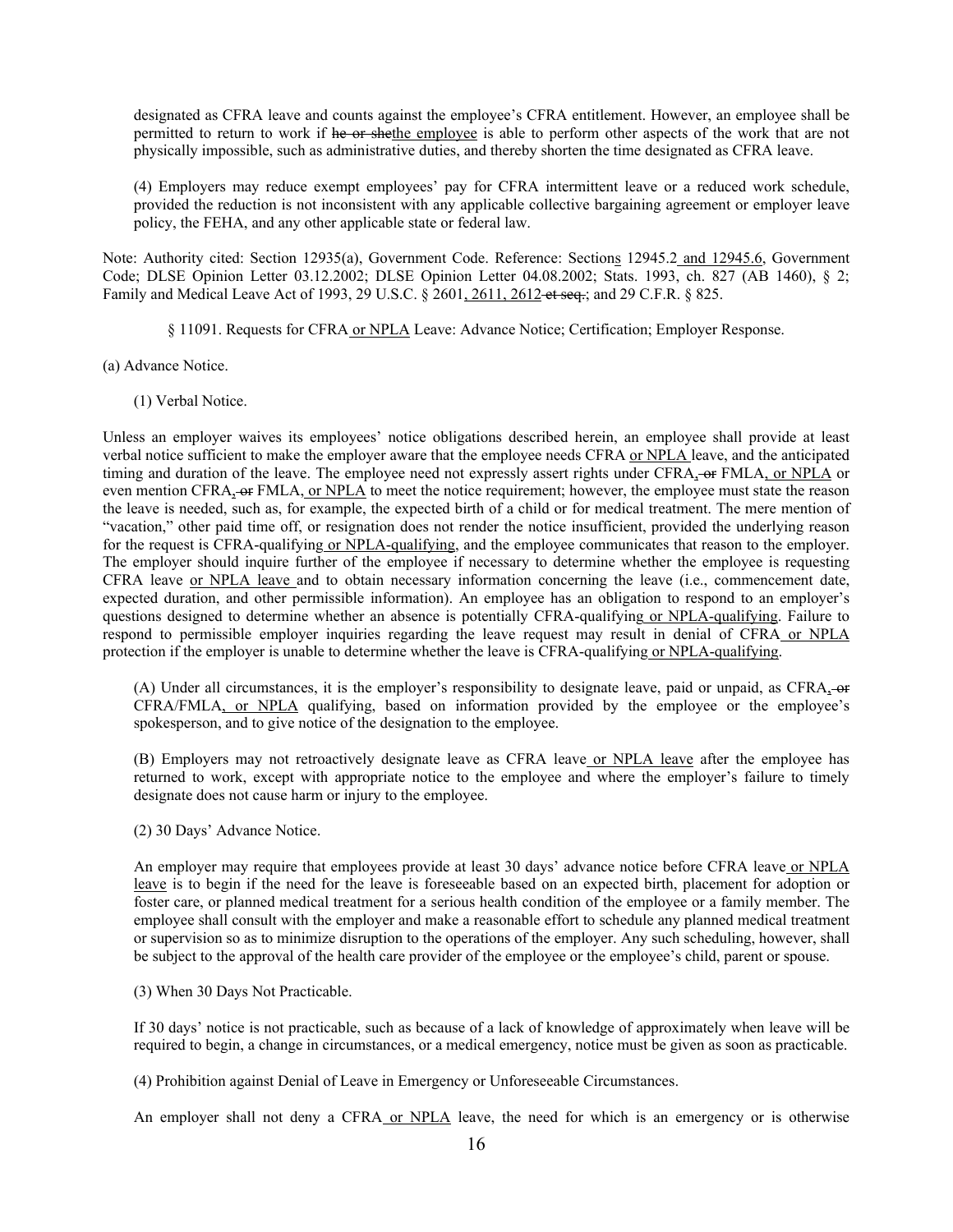unforeseeable, on the basis that the employee did not provide advance notice of the need for the leave, so long as the employee provided notice to the employer as soon as practicable.

(5) Employer Obligation to Inform Employees of Notice Requirement.

An employer shall give its employees reasonable advance notice of any notice requirements that it adopts. The employer may incorporate its notice requirements in the general notice requirements in section 11095 and such incorporation shall constitute reasonable advance notice. Failure of the employer to give or post such notice shall preclude the employer from taking any adverse action against the employee, including denying CFRA leave or NPLA leave, for failing to furnish the employer with advance notice of a need to take CFRA leave or NPLA leave.

(6) Employer Response to Leave Request.

The employer shall respond to the leave request as soon as practicable and in any event no later than five business days after receiving the employee's request. The employer shall attempt to respond to the leave request before the date the leave is due to begin. Once given, approval shall be deemed retroactive to the date of the first day of the leave.

(b) Medical Certification.

(1) Serious Health Condition of Child, Parent, or Spouse.

As a condition of granting a leave for the serious health condition of the employee's child, parent or spouse, the employer may require certification of the serious health condition, as defined in section 11087(a)(1). If the certification satisfies the requirements of section 11087(a)(1), the employer must accept it as sufficient. Upon expiration of the time period the health care provider originally estimated the employee needed to take care of the employee's child, parent or spouse, the employer may require the employee to obtain recertification, but only if additional leave is requested. The employer may not contact a health care provider for any reason other than to authenticate a medical certification.

(2) Serious Health Condition of Employee.

As a condition of granting a leave for the serious health condition of the employee, the employer may require certification of the serious health condition, as defined in section  $11087(a)(2)$ . Upon expiration of the time period the health care provider originally estimated the employee needed for his/herthe employee's own serious health condition, the employer may require the employee to obtain recertification, but only if additional leave is requested. The employer may not contact a health care provider for any reason other than to authenticate a medical certification.

(A) If the employer has a good faith, objective reason to doubt the validity of the certification the employee provides for his/herthe employee's own serious health condition, the employer may require, at the employer's own expense, the employee to obtain the opinion of a second health care provider, designated or approved by the employer, concerning any information in the certification. The health care provider designated or approved by the employer shall not be employed on a regular basis by the employer.

1. The employer may not ask the employee to provide additional information (e.g. symptoms, diagnosis, etc.) in the medical certification beyond that allowed by these regulations.

2. The employer is responsible for complying with all applicable law regarding the confidentiality of any medical information received.

(B) In any case in which the second opinion described in  $(b)(2)(A)$  differs from the opinion in the original certification, the employer may require, at the employer's expense, that the employee obtain the opinion of a third health care provider, designated or approved jointly by both the employer and the employee, concerning any information in the certification.

(C) The opinion of the third health care provider concerning the information in the certification shall be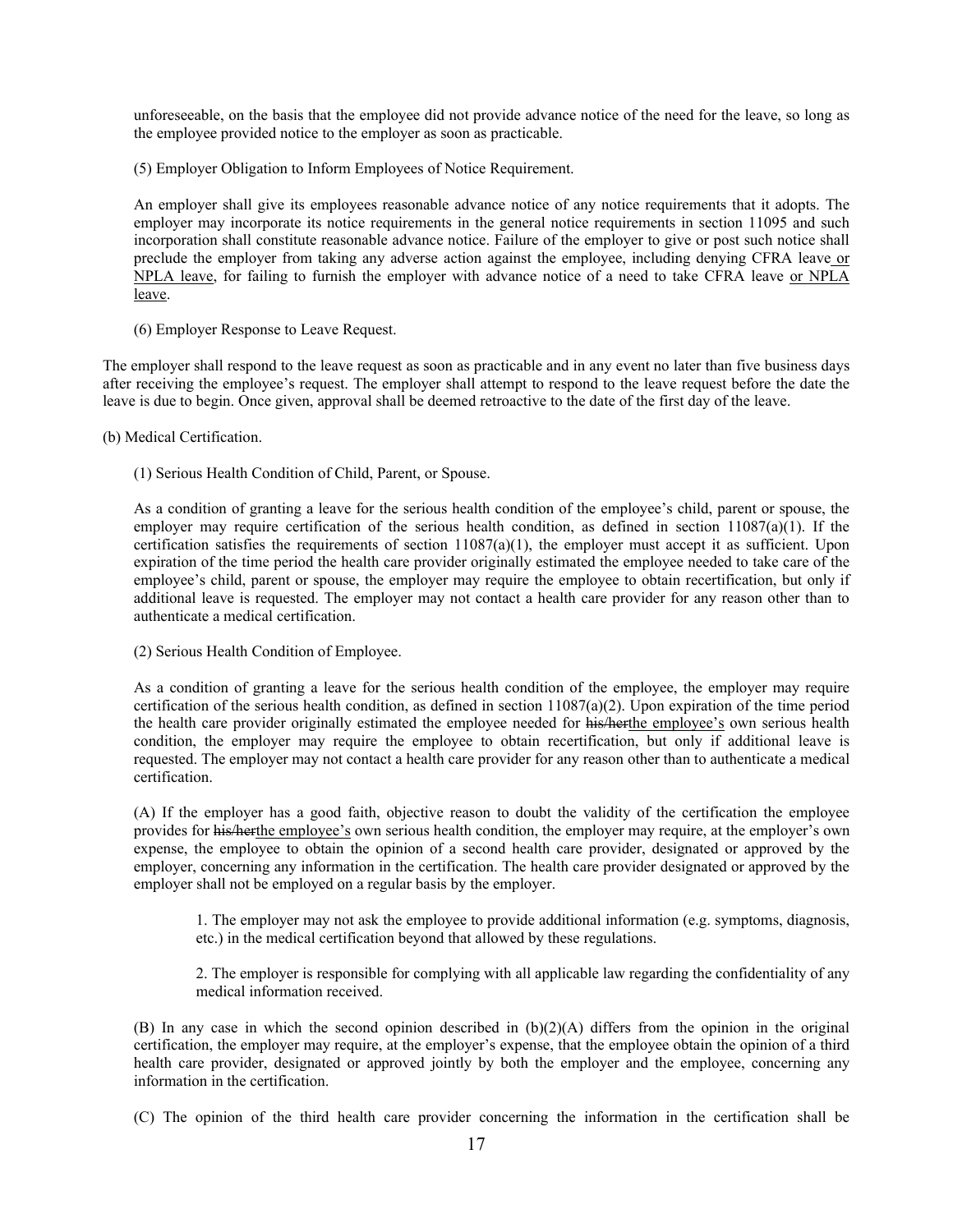considered to be final and shall be binding on the employer and the employee.

(D) The employer is required to provide the employee with a copy of the second and third medical opinions, where applicable, without cost, upon the request of the employee.

(E) As a condition of an employee's return from medical leave, the employer may require the employee to obtain a release to return-to-work from his/herthe employee's health care provider stating that he/shethe employee is able to resume work, but only if the employer has a uniformly applied practice or policy of requiring such releases from other employees returning to work after illness, injury or disability and there is no collective bargaining agreement forbidding the practice. An employer is not entitled to a release to return-to-work for each absence taken on an intermittent or reduced leave schedule. However, an employer is entitled to a release to return-to-work for such absences up to once every 30 days if reasonable safety concerns exist regarding the employee's ability to perform his or herthe employee's duties.

(F) An employer may not require an employee to undergo a fitness-for-duty examination as a condition of an employee's return. After an employee returns from CFRA leave, any fitness-for-duty examination must be jobrelated and consistent with business necessity, in accordance with section 11071 of these regulations.

(3) Providing Certification.

The employer may require that the employee provide any certification within no less than 15 calendar days of the employer's request for such certification, unless it is not practicable for the employee to do so despite the employee's good faith efforts. This means that, in some cases, the leave may begin before the employer receives the certification. Absent extenuating circumstances (e.g., unavailability of healthcare provider), if the employee fails to timely return the certification, the employer may deny CFRA protections for the leave following the expiration of the 15-day time period until a sufficient certification is provided. The same rules apply to recertification. If the employee never produces the certification or recertification, the leave is not CFRA leave. At the time the employer requests certification, the employer also must advise the employee of the anticipated consequences of his or herthe employee's failure to provide adequate certification.

Note: Authority cited: Section 12935, Government Code. Reference: Sections 12945.2 and 12945.6, Government Code; *White v. County of Los Angeles* (2014) 225 Cal.App.4th 690; Family and Medical Leave Act of 1993, 29 U.S.C. § 2601, 2611, 2612, 2614 et seq.; and 29 C.F.R. § 825.

### § 11092. Terms of CFRA Leave or NPLA Leave.

(a) The following rules apply to the permissible terms of a CFRA leave or NPLA leave, to the extent that they are consistent with the requirements of the Employee Retirement Income Security Act (ERISA). Nothing in these regulations infringes on the employer's obligations, if any, under the Consolidated Omnibus Budget Reconciliation Act of 1985 (COBRA) or prohibits an employer from granting CFRA leave or NPLA leave on terms more favorable to the employee than those listed below.

(b) Paid Leave.

An employer is not required to pay an employee during a CFRA leave or NPLA leave except:

(1) An employee may elect to use or an employer may require an employee to use any accrued vacation time or other paid accrued time off (including undifferentiated paid time off (PTO)), that the employee is eligible to take during the otherwise unpaid portion of the CFRA leave or NPLA leave. An employee may also elect to use, or an employer may require an employee to use, any accrued sick leave that the employee is eligible to take during the otherwise unpaid portion of a CFRA leave if the CFRA leave is for the employee's own serious health condition or any other reason if mutually agreed between the employer and the employee. If an employee is receiving a partial wage replacement benefit during the CFRA leave or NPLA leave, the employer and employee may agree to have employer-provided paid leave, such as vacation, paid time off, or sick time supplement the partial wage replacement benefit, unless otherwise prohibited by law.

(2) For leave for an employee's own serious health condition, the employee may also substitute leave taken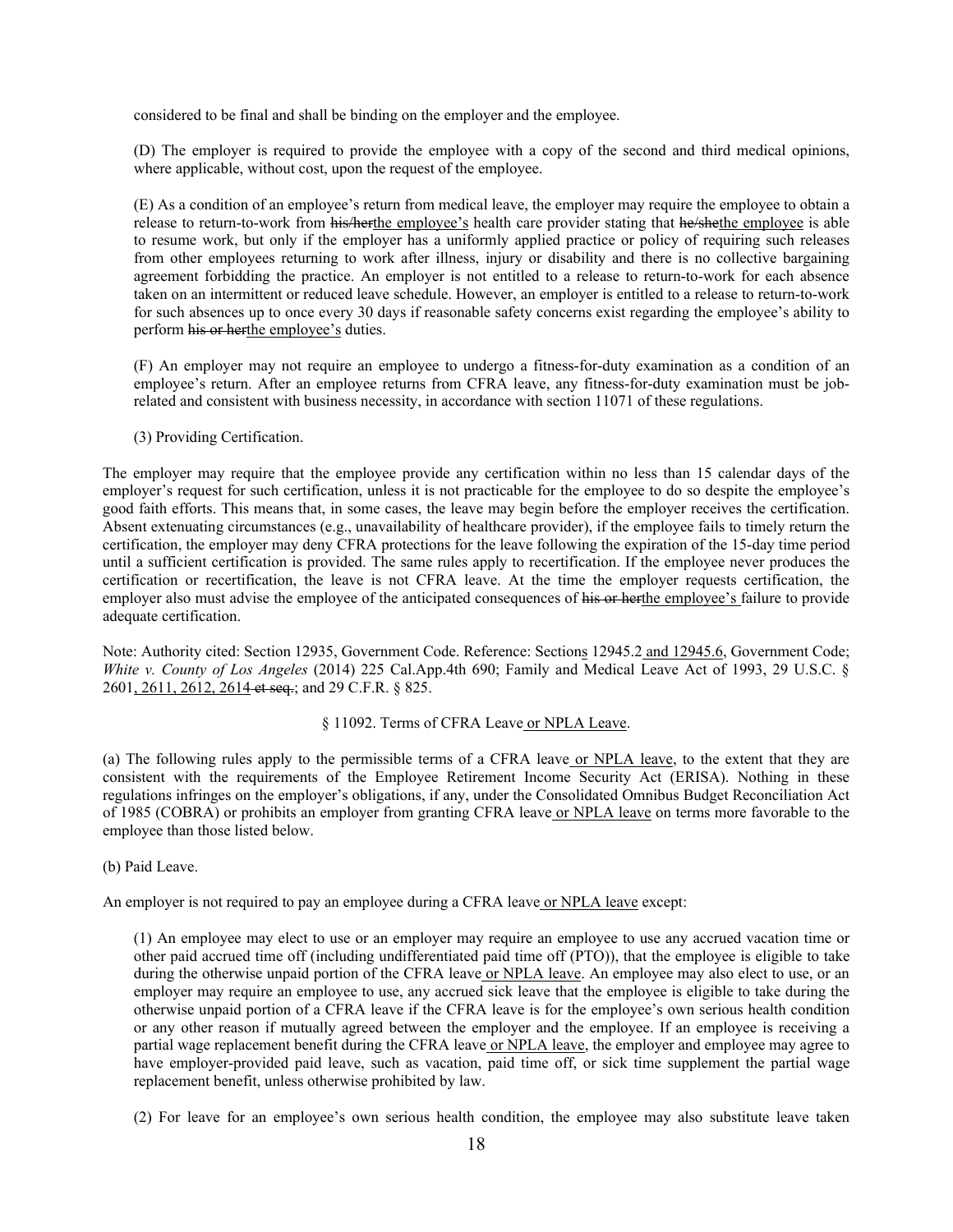pursuant to a short- or long-term disability leave plan, as determined by the terms and conditions of the employer's leave policy, during the otherwise unpaid portion of the CFRA leave. This paid disability leave runs concurrently with CFRA leave, and may continue longer than the CFRA leave if permitted by the disability leave plan. An employee receiving any form of disability payments is not on "unpaid leave" and, therefore, an employer may not require the employee to use paid time off, sick leave, or accrued vacation.

(3) An employee receiving Paid Family Leave to care for the serious health condition of a family member or to bond with a new child is not on "unpaid leave," and, therefore, an employer may not require the employee to use paid time off, sick leave, or accrued vacation.

(4) Only if the employee requests leave for what would be a CFRA-qualifying or NPLA-qualifying event may an employer require the employee to use any accrued vacation time or other paid accrued time off (including PTO) that the employee is eligible to take during the otherwise unpaid portion of the CFRA leave or NPLA leave. If an employee uses paid leave under circumstances that do not qualify as CFRA leave or NPLA leave, the leave will not count against the employee's CFRA leave or NPLA leave entitlement.

(A) If an employee requests to utilize accrued vacation time or other paid accrued time off without reference to a CFRA-qualifying or NPLA-qualifying purpose, an employer may not ask whether the employee is taking the time off for a CFRA-qualifying or NPLA-qualifying purpose.

1. If the employer denies the employee's request and the employee then provides information that the requested time off is or may be for a CFRA-qualifying or NPLA-qualifying purpose, the employer may inquire further into the reasons for the absence. If the absence is CFRA-qualifying or NPLA-qualifying, then the applicable rules in section  $11092(b)(1)$  and  $(2)$ , above, apply.

(5) An employer and employee may negotiate for the employee's use of any additional paid or unpaid time off instead of using CFRA leave or NPLA leave provided by this section.

(c) Provision of Health Benefits.

If the employer provides health benefits under any group health plan, the employer has an obligation to continue providing such benefits during an employee's CFRA leave, FMLA leave, or bothNPLA leave. The following rules apply:

(1) The employer shall maintain and pay for an employee's health coverage at the same level and under the same conditions as coverage would have been provided if the employee had not taken CFRA leave or NPLA leave.

(2) The employer's obligation commences on the date leave first begins under CFRA or NPLA for the duration of the leave, up to a maximum of 12 workweeks in a 12-month period. As section 11044(c) of the Council's pregnancy disability leave regulations state, "The time that an employer maintains and pays for group health coverage during pregnancy disability leave shall not be used to meet an employer's obligation to pay for 12 weeks of group health coverage during leave taken under CFRA. This shall be true even where an employer designates pregnancy disability leave as family and medical leave under FMLA. The entitlements to employer-paid group health coverage during pregnancy disability leave and during CFRA are two separate and distinct entitlements."

(3) A "group health plan" is as defined in section 5000(b)(1) of the Internal Revenue Code of 1986. If the employer's group health plan includes dental care, eye care, mental health counseling, or other types of coverage, or if it includes coverage for an employee's dependents as well as for the employee, the employer shall also continue this coverage.

(4) Although the employer's obligation to continue group health benefits under either FMLA and CFRA, or bothNPLA, does not exceed 12 workweeks in a 12-month period, nothing shall preclude the employer from maintaining and paying for health care coverage for longer than 12 workweeks.

(5) An employer may recover the premium that the employer paid for maintaining group health care coverage during any unpaid part of the CFRA leave or NPLA leave if both of the following conditions occur: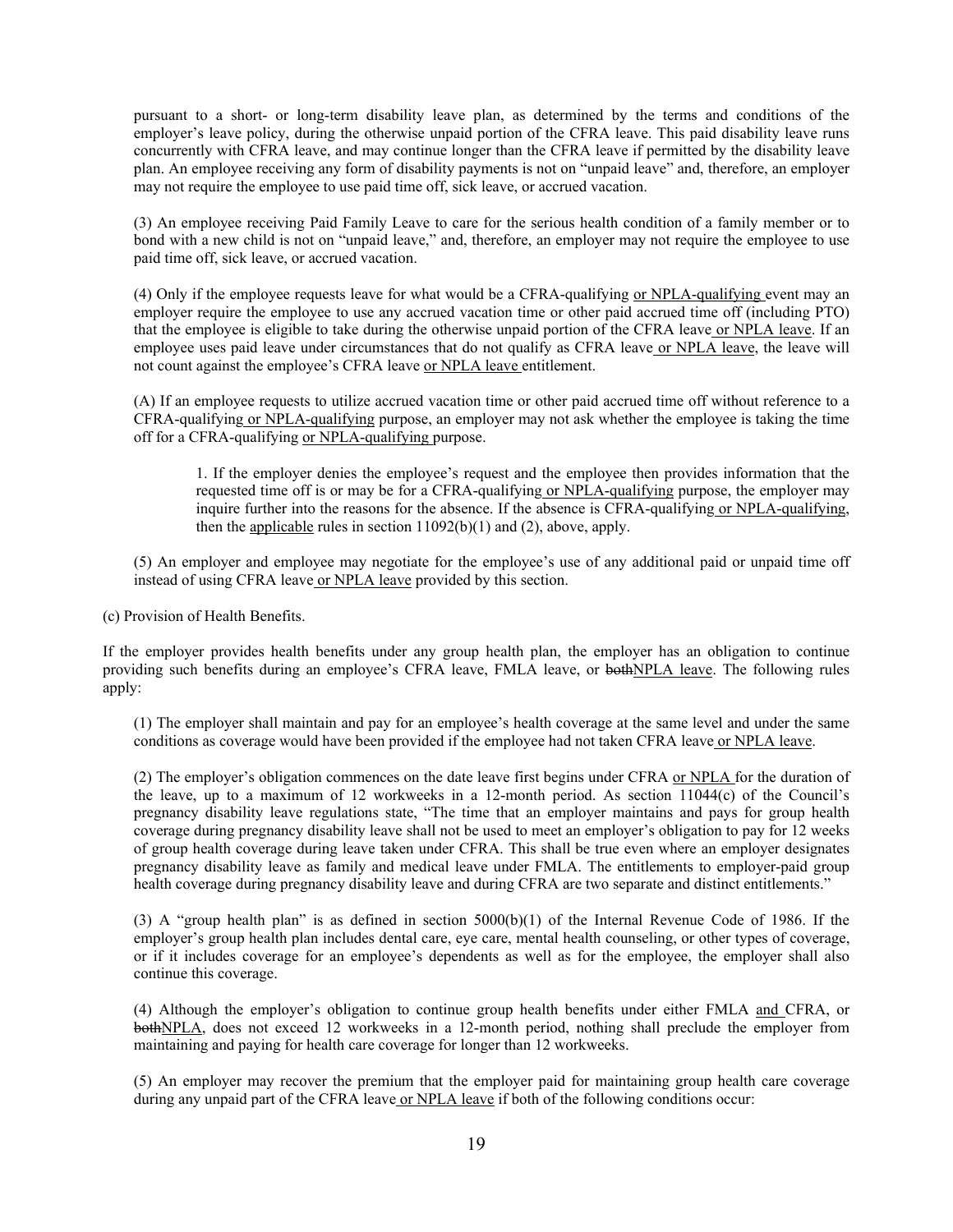(A) The employee fails to return from leave after the period of leave to which the employee is entitled has expired. An employee is deemed to have failed to return from leave if he/shethe employee works less than 30 days after returning from CFRA leave or NPLA leave. An employee who retires during CFRA leave or NPLA leave or during the first 30 days after returning is deemed to have returned from leave.

(B) The employee's failure to return from leave is for a reason other than the continuation, recurrence, or onset of a serious health condition that entitles the employee to CFRA leave, or other circumstances beyond the control of the employee.

(6) Group health plan coverage must be maintained for an employee on CFRA leave or NPLA leave until:

(A) The employee's CFRA leave or NPLA leave entitlement is exhausted;

(B) The employer can show that the employee would have been laid off and the employment relationship terminated for lawful reasons during the period of the CFRA leave or NPLA leave; or

(C) The employee provides unequivocal notice of intent not to return to work.

(d) Employee Payment of Group Health Benefit Premiums.

If employees are required to pay premiums for any part of their group health coverage, the employer must provide the employee with advance written notice of the terms and conditions under which premium payments must be made.

(1) If CFRA leave or NPLA leave is paid, the employee's share of premiums must be paid by the method normally used during any paid leave, typically as a payroll deduction, unless a voluntary agreement between the employer and the employee dictates otherwise.

(2) If CFRA leave or NPLA leave is unpaid, the employer may require that payment be made to the employer or to the insurance carrier, but no additional charge may be added to the employee's premium payment for administrative expenses. The employer may require employees to pay their share of premium payments in any of the following ways:

(A) Payment due at the same time as if made by payroll deduction;

(B) Payment due on the same schedule as payments are made under COBRA;

(C) Payment prepaid pursuant to a cafeteria plan at the employee's option;

(D) The employer's existing rules for payment by employees on leave without pay would apply, provided that such rules do not require prepayment (i.e., prior to the commencement of the leave) of the premiums that will become due during a period of unpaid CFRA leave or NPLA leave or payment of higher premiums than if the employee had continued to work instead of taking leave; or

(E) Another system voluntarily agreed to between the employer and the employee, which may include prepayment of premiums (e.g., through increased payroll deductions when the need for the CFRA leave or NPLA leave is foreseeable).

(3) Unless an employer policy provides a longer grace period, an employer's obligation to maintain health benefits coverage ceases under CFRA or NPLA if an employee's premium payment is more than 30 days late. In order to drop coverage, an employer must provide written notice at least 15 days before coverage is to cease, advising that coverage will be dropped on a specified date at least 15 days after the date of the written notice unless payment has been received by that date.

(A) The employer may recover the employee's share of any premium payments missed by the employee for any CFRA leave or NPLA leave period during which the employer maintains health coverage by paying the employee's share.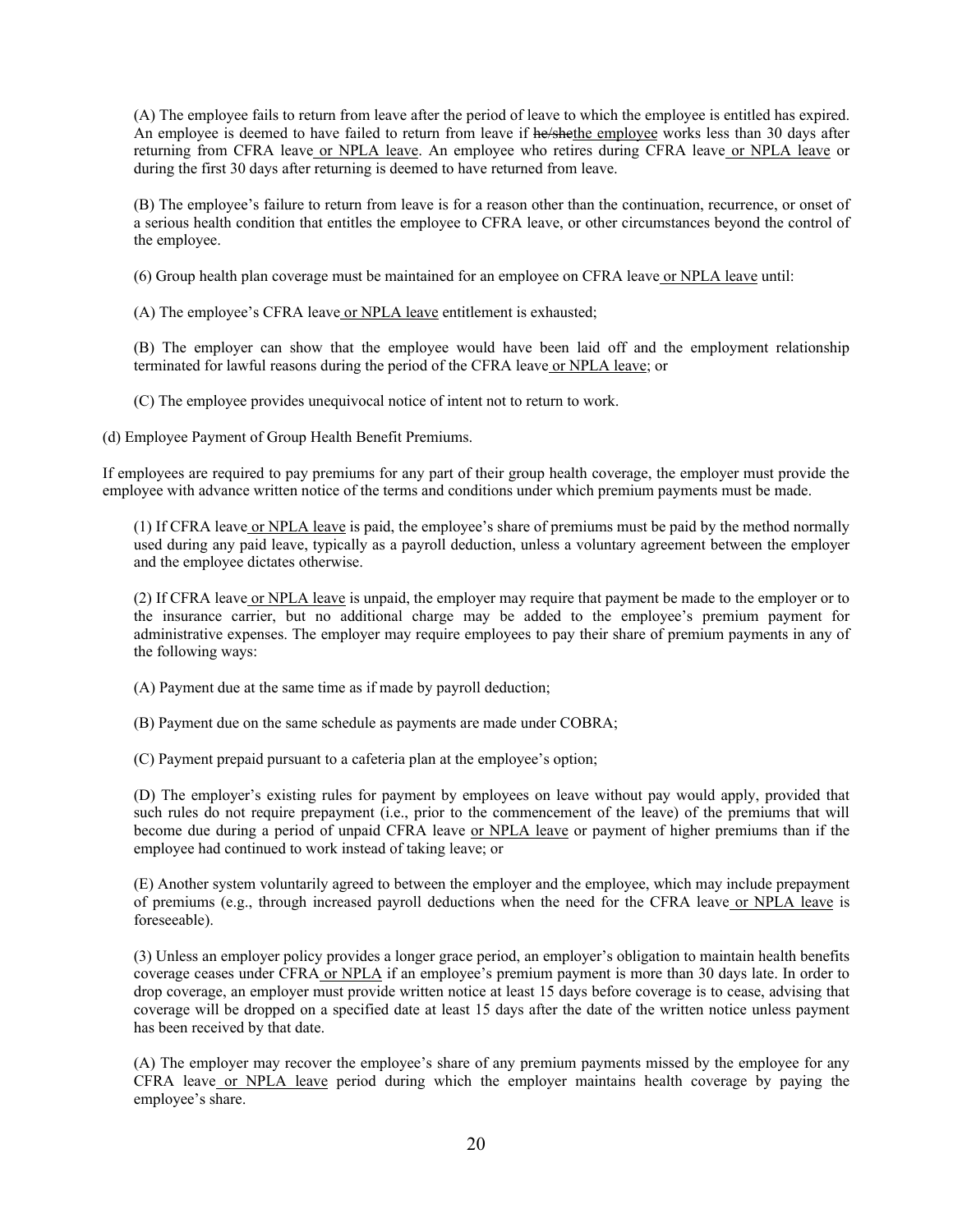(B) Regardless of whether an employee pays premiums while on CFRA leave or NPLA leave, all other obligations of an employer under CFRA or NPLA would continue, such as reinstatement upon return and complete restoration of coverage/benefits equivalent to those that the employee would have had if leave had not been taken, including family or dependent coverage.

(C) If an employer terminates an employee's health benefits coverage in accordance with this section because of the employee's non-payment of premiums and fails to restore the employee's health insurance as required by this section upon the employee's return, the employer may be liable for benefits lost by reason of the violation, for other actual monetary losses sustained as a direct result of the violation, and for appropriate equitable relief tailored to the harm suffered.

#### (e) Other Benefits and Seniority.

During the period of CFRA leave or NPLA leave, the employee is entitled to accrual of seniority and to participate in health plans for any additional period of leave not covered by (c) above; in any employee benefit plans, including life, short-term or long-term disability or accident insurance; pension and retirement plans; and supplemental unemployment benefit plans to the same extent and under the same conditions as would apply to any other leave granted by the employer for any reason other than CFRA leave or NPLA leave.

(1) Unpaid CFRA leave for the serious health condition of the employee shall be compared to other unpaid disability leaves whereas unpaid CFRA leaves for all other purposes and unpaid NPLA leave shall be compared to other unpaid personal leaves offered by the employer. CFRA leave or NPLA leave shall not constitute a break in service or cause the employee to lose seniority, even if other paid or unpaid leave constitutes a break in service for purposes of establishing longevity or seniority, or for layoff, recall, promotion, job assignment, or seniority-related benefits.

(2) If an employer provides a new health plan or benefits or changes health benefits or plans while an employee is on CFRA leave or NPLA leave, the employer must give written notice to the employee that he or shethe employee is subject to the new or changed plan/benefits to the same extent as if the employee were not on leave.

#### (f) Continuation of Other Benefits.

If the employer has no policy, practice or collective bargaining agreement that requires or authorizes any other type of unpaid personal or disability leave or if the employer's other unpaid personal or disability leaves do not allow for the continuation of benefits during these leaves, an employee taking a CFRA leave or NPLA leave shall be entitled to continue to participate in the employer's health plans, pension and retirement plans, supplemental unemployment benefit plans or any other health and welfare employee benefit plan, in accordance with the terms of those plans, during the period of the CFRA leave or NPLA leave.

(1) As a condition of continued coverage of group medical benefits (beyond the employer's obligation during the 12-week period described above in (c)), life insurance, short- or long-term disability plans or insurance, accident insurance, or other similar health and welfare employee benefit plans during any unpaid portion of the leave, the employer may require the employee to pay premiums at the group rate.

(A) If the employee elects not to pay premiums to continue these benefits, this nonpayment of premiums shall not constitute a break in service for purposes of longevity, seniority under any collective bargaining agreement or any employee benefit plan requiring the payment of premiums.

(2) An employer is not required to make plan payments to any pension and/or retirement plan or to count the leave period for purposes of time accrued under any such plan during any unpaid portion of the CFRA leave or NPLA leave. The employer shall allow an employee covered by a pension and/or retirement plan to continue to make contributions, in accordance with the terms of these plans, during the unpaid portion of the leave period.

#### (g) Employee Status.

The employee shall retain employee status during the period of the CFRA leave or NPLA leave. The leave shall not constitute a break in service for purposes of longevity and/or seniority under any collective bargaining agreement or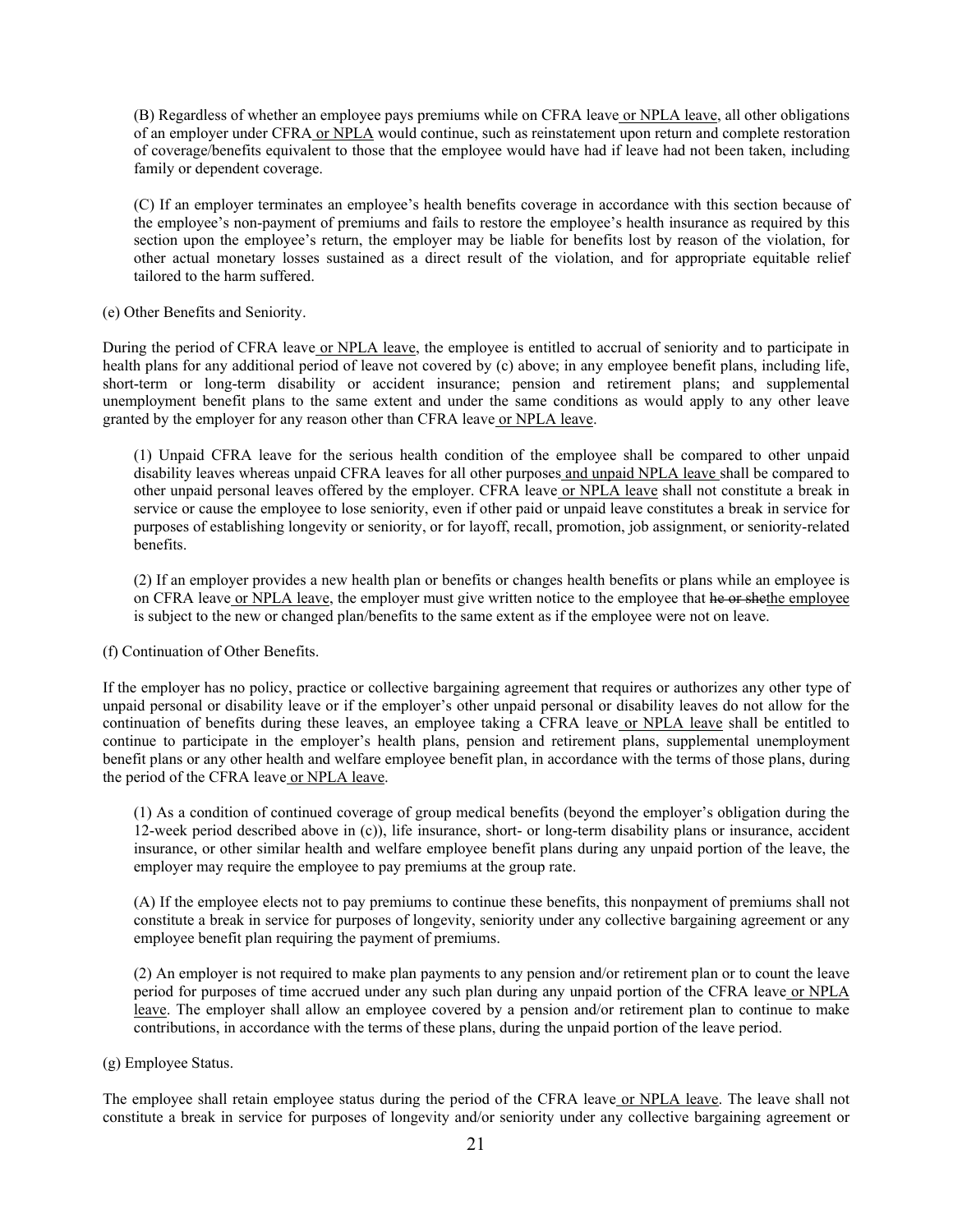under any employee benefit plan. Benefits must be resumed upon the employee's reinstatement in the same manner and at the same levels as provided when the leave began, without any new qualification period, physical exam, et cetera.

Note: Authority cited: Section 12935(a), Government Code. Reference: Sections 12945.2 and 12945.6, Government Code; Family and Medical Leave Act of 1993, 29 U.S.C. § 2601, 2611, 2612, 2614 et seq.; ERISA, 29 U.S.C. § 1001 et seq.; and COBRA, 29 U.S.C. § 1161 et seq.

- § 11093. Relationship between CFRA Leave and Pregnancy Disability Leave; Relationship between CFRA Leave and Non-Pregnancy Related Disability Leave; Relationship between CFRA Leave and NPLA Leave.
- (a) Separate and Distinct Entitlements.

The right to take a CFRA leave under Government Code section 12945.2 and the right to take NPLA leave under Government Code section 12945.6 areis separate and distinct from the right to take a pregnancy disability leave under Government Code section 12945 and section 11035 et seq. of the regulations.

(b) Serious Health Condition - Pregnancy.

An employee's own disability due to pregnancy, childbirth or a related medical condition is not included as a serious health condition under CFRA. Any period of incapacity or treatment due to pregnancy, including prenatal care, is included as a serious health condition under FMLA.

(c) CFRA Leave after Pregnancy Disability Leave.

At the end of the employee's period(s) of pregnancy disability, or at the end of four months of pregnancy disability leave, whichever occurs first, a CFRA-eligible or NPLA-eligible employee may request to take CFRA leave or NPLA leave of up to 12 workweeks for reason of the birth of her the employee's child, if the child has been born by this date. There is no requirement that either the employee or child have a serious health condition in order for the employee to take CFRA leave or NPLA leave. There is also no requirement that the employee no longer be disabled by her the employee's pregnancy, childbirth or a related medical condition before taking CFRA leave or NPLA leave for reason of the birth of her the employee's child.

(1) Where an employee has utilized four months of pregnancy disability leave prior to the birth of  $h$ er the employee's child, and her the employee's health care provider determines that a continuation of the leave is medically necessary, an employer may, but is not required to, allow an eligible employee to utilize CFRA leave prior to the birth of her-the employee's child. No employer shall, however, be required to provide more CFRA leave than the amount to which the employee is otherwise entitled, but this does not excuse the employer's other obligations under the FEHA, such as the obligation to provide reasonable accommodation under the disability provisions, where applicable.

(d) Maximum Entitlement.

The maximum possible combined leave entitlement for both pregnancy disability leave (under FMLA and Government Code section 12945) and CFRA leave or NPLA leave for reason of the birth of the child (under this article) is four months and 12 workweeks. This assumes that the employee is disabled by pregnancy, childbirth or a related medical condition for four months and then requests, and is eligible for, a 12-week CFRA leave or NPLA leave for reason of the birth of her-the employee's child. This maximum entitlement does not include leave provided as a reasonable accommodation for a physical or mental disability under the FEHA.

(e) Disability Leave.

The right to take a CFRA leave under Government Code section 12945.2 is separate and distinct from the right to take a disability leave under Government Code section 12945 and section 11064 et seq. of the regulations. If an employee has a serious health condition that also constitutes a disability as defined by Government Code section 12926 and cannot return to work at the conclusion of her-the employee's CFRA leave, the employer has an obligation to engage that employee in an interactive process to determine whether an extension of that leave would constitute a reasonable accommodation under the FEHA.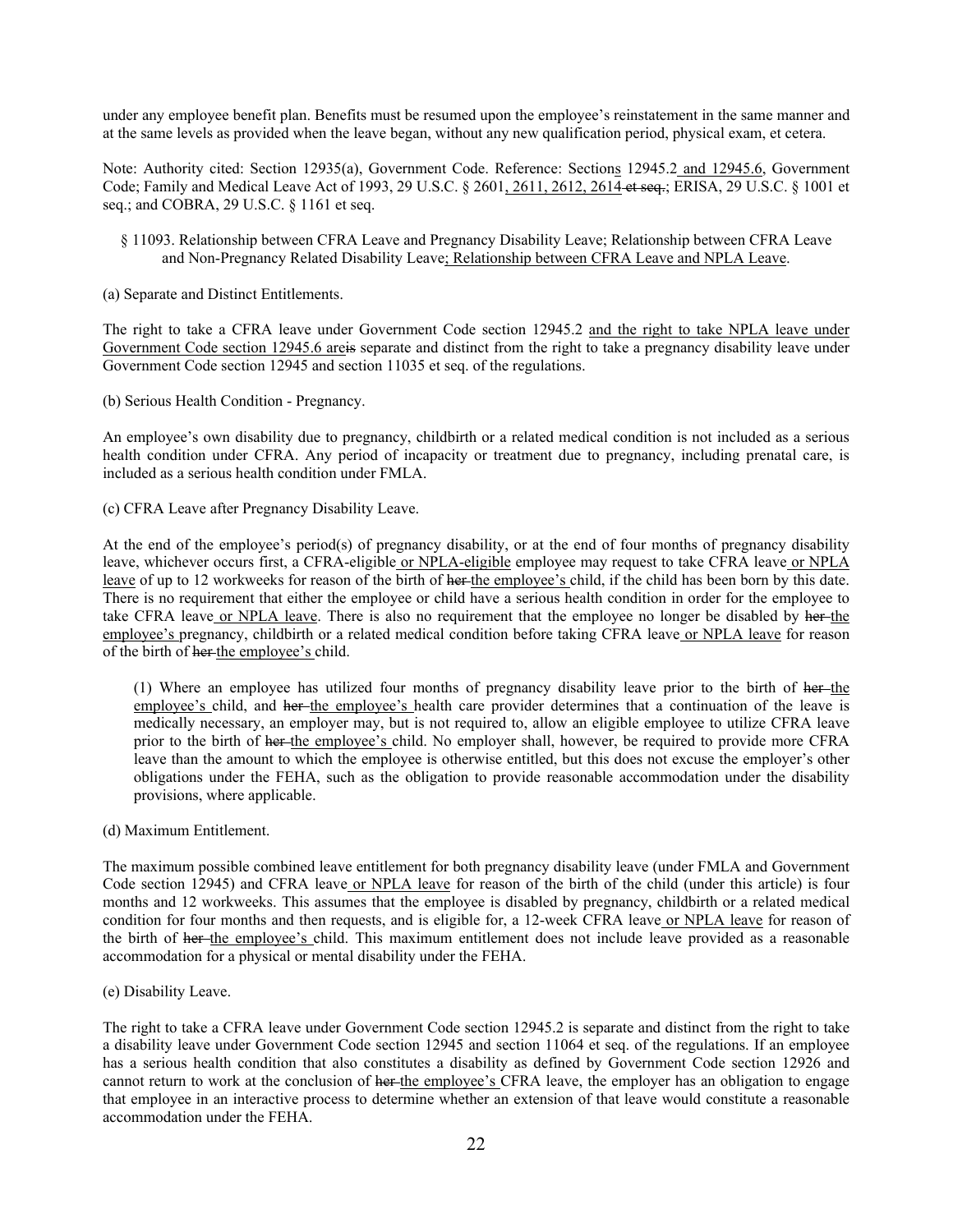Note: Authority cited: Section 12935(a), Government Code. Reference: Sections 12945, and 12945.2, and 12945.6, Government Code; Family and Medical Leave Act of 1993, 29 U.S.C. § 2601, 2651 et seq.; and 29 C.F.R. § 825.

§ 11094. Retaliation and Protection from Interference with CFRA and NPLA Rights.

(a) Any violation of CFRA, NPLA or itsthese implementing regulations constitutes interfering with, restraining, or denying the exercise of rights provided by CFRA or NPLA. "Interfering with" the exercise of an employee's rights includes, for example, refusing to authorize CFRA leave or NPLA leave and discouraging an employee from using such leave. It would also include an action by a covered employer to avoid responsibilities under CFRA or NPLA, for example:

(1) Transferring employees from one worksite to another for the purpose of reducing worksites, or to keep worksites below the 20-employee or 50-employee threshold for employee eligibility under NPLA or CFRA;

(2) Changing the essential functions of the job in order to preclude the taking of leave;

(3) Reducing an employee's hours available to work in order to avoid employee eligibility; and

(4) Terminating an employee when it anticipates an otherwise eligible employee will be asking for a CFRAqualifying or NPLA-qualifying leave in the future.

(b) CFRA's and NPLA's prohibition against "interference" prohibits an employer from discriminating or retaliating against an employee or prospective employee for having exercised or attempted to exercise CFRA or NPLA rights or giving information or testimony regarding his or herthe employee's CFRA or NPLA leave, or another person's CFRA or NPLA leave, in any inquiry or proceeding related to any right guaranteed under this article. For example, if an employee on leave without pay would otherwise be entitled to full benefits (other than health benefits), the same benefits would be required to be provided to an employee on unpaid CFRA or NPLA leave. By the same token, employers cannot use the taking of CFRA or NPLA leave as a negative factor in employment actions, such as hiring, promotions or disciplinary actions; nor can CFRA or NPLA leave be counted against an employee under an employer's attendance policies.

(c) Employees cannot waive, nor may employers induce employees to waive, their prospective rights under CFRA or NPLA. For example, employees (or their collective bargaining representatives) cannot "trade off" the right to take CFRA or NPLA leave against some other benefit offered by the employer. This does not prevent the settlement or release of CFRA or NPLA claims by employees based on past employer conduct without the approval of a court. Nor does it prevent an employee's voluntary and uncoerced acceptance (not as a condition of employment) of a light duty assignment while recovering from a serious health condition. An employee's acceptance of such light duty assignment does not constitute a waiver of the employee's prospective rights, including the right to be reinstated to the same position the employee held at the time the employee's CFRA or NPLA leave commenced or to a comparable position.

(d) All individuals, and not merely employees who are CFRA-qualified or NPLA-qualified, are protected from retaliation for opposing (e.g., filing a complaint about) any practice that is unlawful under CFRA or NPLA. They are similarly protected if they oppose any practice that they reasonably believe to be a violation of CFRA, NPLA, or its these implementing regulations.

(e) In addition to retaliation prohibited by CFRA, retaliation is also prohibited by the NPLA and by Government Code 12940 and section 11021 of the regulations.

Note: Authority cited: Section 12935(a), Government Code. Reference: Sections 12940, and 12945.2, and 12945.6, Government Code; Family and Medical Leave Act of 1993, 29 U.S.C. § 2601, 2611, 2615-et seq.; and 29 C.F.R. § 825.

### § 11096. Relationship with FMLA Regulations.

To the extent that they are within the scope of Government Code section 12945.2 and not inconsistent with this article, other state law, or the California Constitution, the Council incorporates by reference the federal regulations interpreting FMLA that became effective March 8, 2013 (29 C.F.R. Part 825), which govern any FMLA leave that is also a leave